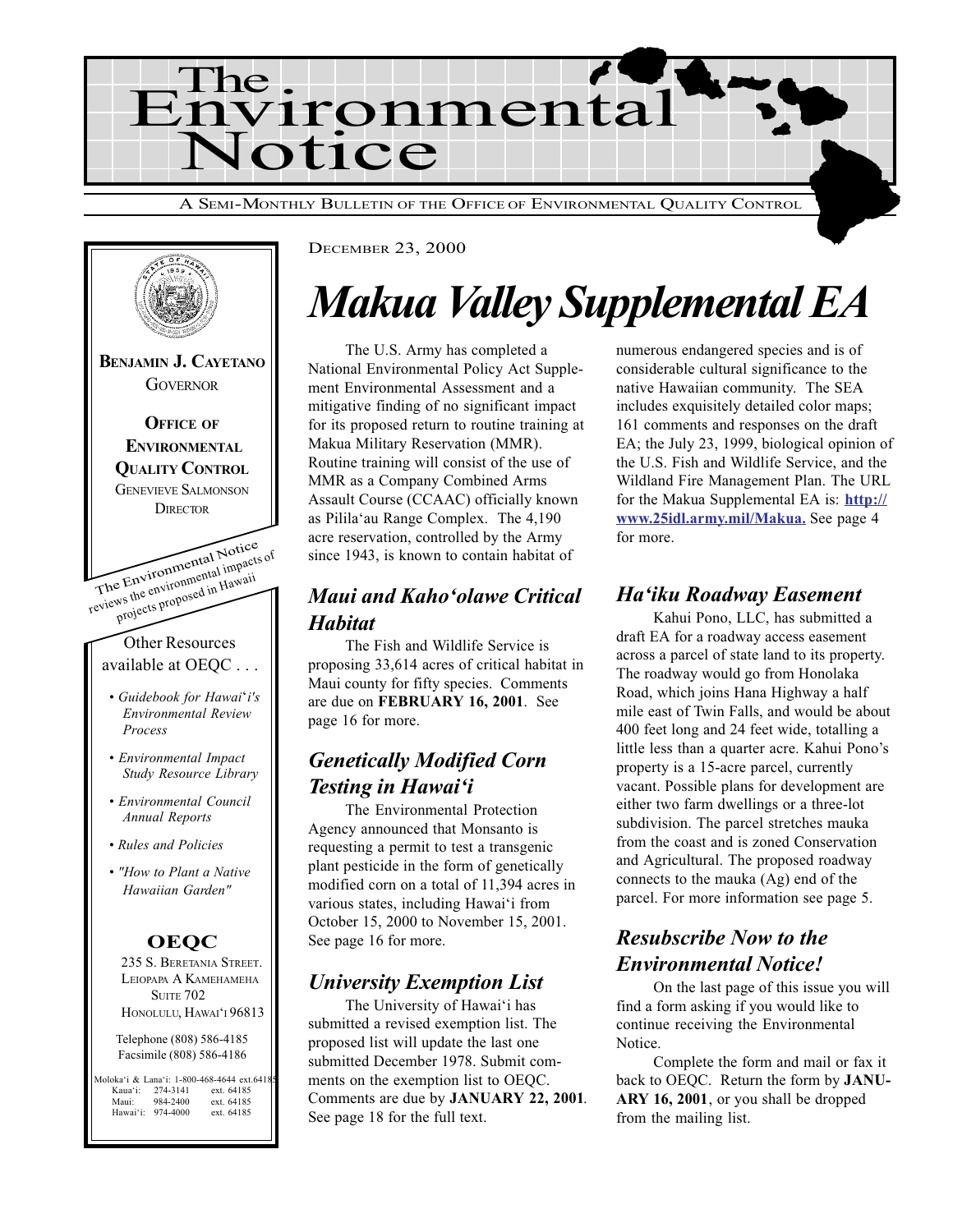# Table of Contents

DECEMBER 23, 2000

#### O'ahu Notices

| <b>Draft Environmental Assessments</b>                                                 |  |
|----------------------------------------------------------------------------------------|--|
| <b>Final Environmental Assessments/Findings of No Signifi-</b><br>cant Impacts (FONSI) |  |
|                                                                                        |  |
| <b>National Environmental Policy Act</b>                                               |  |
| (3) Routine Training at Makua Military Reservation (MMR) and PFC                       |  |
| Pilila'au Range Complex (Supplemental EA and FONSI)  4                                 |  |
| <b>Previously Published Projects Pending Public Comments</b>                           |  |
|                                                                                        |  |

#### Maui Notices

| <b>Draft Environmental Assessments</b>                                |  |  |
|-----------------------------------------------------------------------|--|--|
|                                                                       |  |  |
|                                                                       |  |  |
| Final Environmental Assessments/Findings of No Signifi-               |  |  |
| cant Impacts (FONSI)                                                  |  |  |
|                                                                       |  |  |
| (4) Pa'ia Town Retail/Commercial Building (Former Oda Tailor Shop). 7 |  |  |
|                                                                       |  |  |
|                                                                       |  |  |

#### Hawai'i Notices

| <b>Draft Environmental Assessments</b> |  |
|----------------------------------------|--|
|                                        |  |

| (1) Kulani Correctional Facility Greenhouse Construction and |  |
|--------------------------------------------------------------|--|
|                                                              |  |
| (2) Papa'aloa Homesteads Forest Stewardship Project  8       |  |

#### National Environmental Policy Act

| <b>Previously Published Projects Pending Public Comments</b> |  |
|--------------------------------------------------------------|--|

| reviously a uphoneu a rojecto a enume a uphe commento |  |
|-------------------------------------------------------|--|
|                                                       |  |

#### Kaua'i Notices

#### Final Environmental Assessments/Findings of No Significant Impacts (FONSI)

[\(1\) Waimea Wastewater Treatment Plant Backup Injection Well](#page-9-0) ....... 10

#### Shoreline Notices

#### Coastal Zone News

| (1) Storm Drain Outlet at Bishop Point, Pearl Harbor, O'ahu  14 |  |
|-----------------------------------------------------------------|--|

#### Pollution Control Permits

#### Federal Notices

| Public Hearings on Permanent Coral Reserve in Northwestern           |  |
|----------------------------------------------------------------------|--|
|                                                                      |  |
| Call for Applicants to the Coral Reef Ecosystem Reserve Council  16  |  |
| Critical Habitat Proposed for the Islands of Maui and Kaho'olawe  16 |  |
|                                                                      |  |
| Experimental Use Permit for Transgenic Plant-Pesticide (Genetically- |  |
|                                                                      |  |
|                                                                      |  |

#### He Mau Maka O Ka 'Aina

#### UH Exemption List

Comprehensive Exemption List for the University of Hawai'i.............. 18



ı

OEQC intends to make the information in this bulletin accessible to everyone. Individuals that require this material in a different format (such as large type or braille), should contact our office for assistance.

| The Environmental Notice | Page 2<br><b>Office of Environmental Quality Control</b> |
|--------------------------|----------------------------------------------------------|
|--------------------------|----------------------------------------------------------|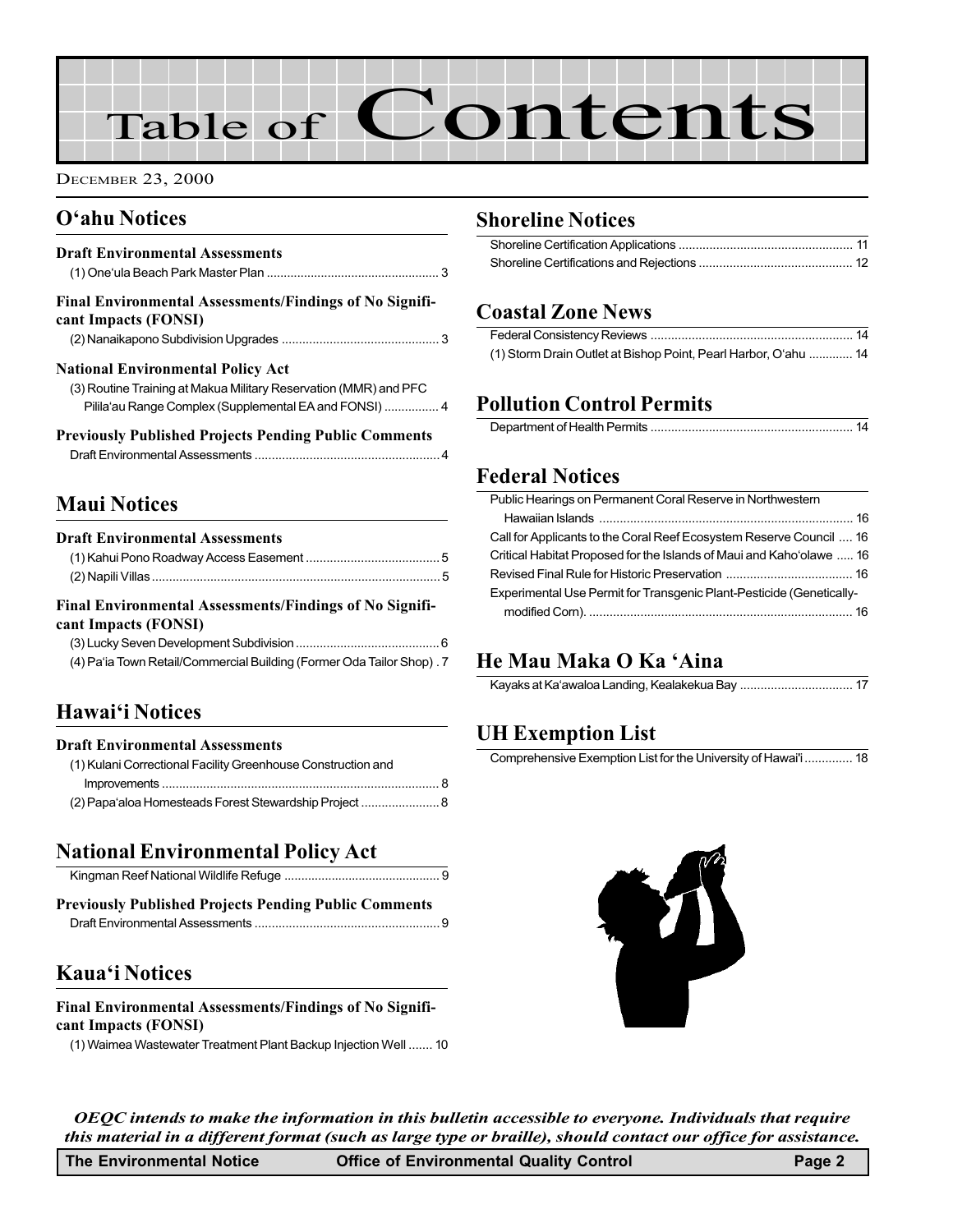## <span id="page-2-0"></span>O'ahu Notices

### Draft Environmental Assessments

### 1

#### (1) One'ula Beach Park Master Plan

| District:             | 'Ewa                                     |
|-----------------------|------------------------------------------|
|                       |                                          |
| TMK:                  | $9-1-11: 3-7$ and $9-1-12: 25$           |
| Applicant:            | 2<br>City and County of Honolulu         |
|                       | Department of Design and                 |
|                       | Construction                             |
|                       | 650 South King Street, 9th Floor         |
|                       | Honolulu, Hawai'i 96813                  |
|                       | Contact: Brian Suzuki (527-6316)         |
|                       | <b>Approving Agency/Accepting</b>        |
| <b>Authority:</b>     | Same as above.                           |
| Consultant:           | Wilson Okamoto & Associates, Inc.        |
|                       | 1907 South Beretania Street, Suite 400   |
|                       | Honolulu, Hawai'i 96826                  |
|                       | Contact: Earl Matsukawa (946-2277)       |
| <b>Public Comment</b> |                                          |
| Deadline:             | January 22, 2001                         |
| Status:               | DEA First Notice pending public comment. |

Address comments to the applicant with copies to the consultant and OEQC. Permits

Required: SMA, building, grading

The City and County of Honolulu Department of Design and Construction has prepared a Master Plan for One'ula Beach Park in anticipation of receiving an additional 9.365 acres of beachfront land adjacent to the existing park. The Master Plan proposes various improvements to the park and the expansion area in two phases. Oneula Beach Park is adjacent to Barbers Point.

Phase I consists of realigning the access road, relocating the multi-purpose field, additional parking, comfort stations, ADA beach access, and landscaping. Phase II improvements to the 9.365-acre expansion area will include a new multipurpose community/recreation center, picnic and camping site, additional parking, comfort station, ADA beach access, and landscaping.

### Final Environmental Assessments/Findings of No Significant Impacts (FONSI)



1

#### (2) Nanaikapono Subdivision Upgrades

| District:                         | Wai'anae                               |
|-----------------------------------|----------------------------------------|
| TMK:                              | $8-9-06$                               |
| Applicant:                        | Department of Hawaiian Home Lands      |
|                                   | 1099 Alakea Street, 12th Floor         |
|                                   | Honolulu, Hawai'i 96813                |
|                                   | Contact: Patrick Young (586-3918)      |
| <b>Approving Agency/Accepting</b> |                                        |
| <b>Authority:</b>                 | Same as above.                         |
| Consultant:                       | Earth Tech                             |
|                                   | 700 Bishop Street, Suite 900           |
|                                   | Honolulu, Hawai'i 96813                |
|                                   | Contact: Douglas Lee (523-8874)        |
| Status:                           | FEA/FONSI issued, project may proceed. |

The Department of Hawaiian Home Lands (DHHL) proposes to upgrade the basic infrastructure for the property makai or seaward of Farrington Highway in a portion of the Nanaikapono Lots in Nanakuli. Improvements shall include,

DECEMBER 23, 2000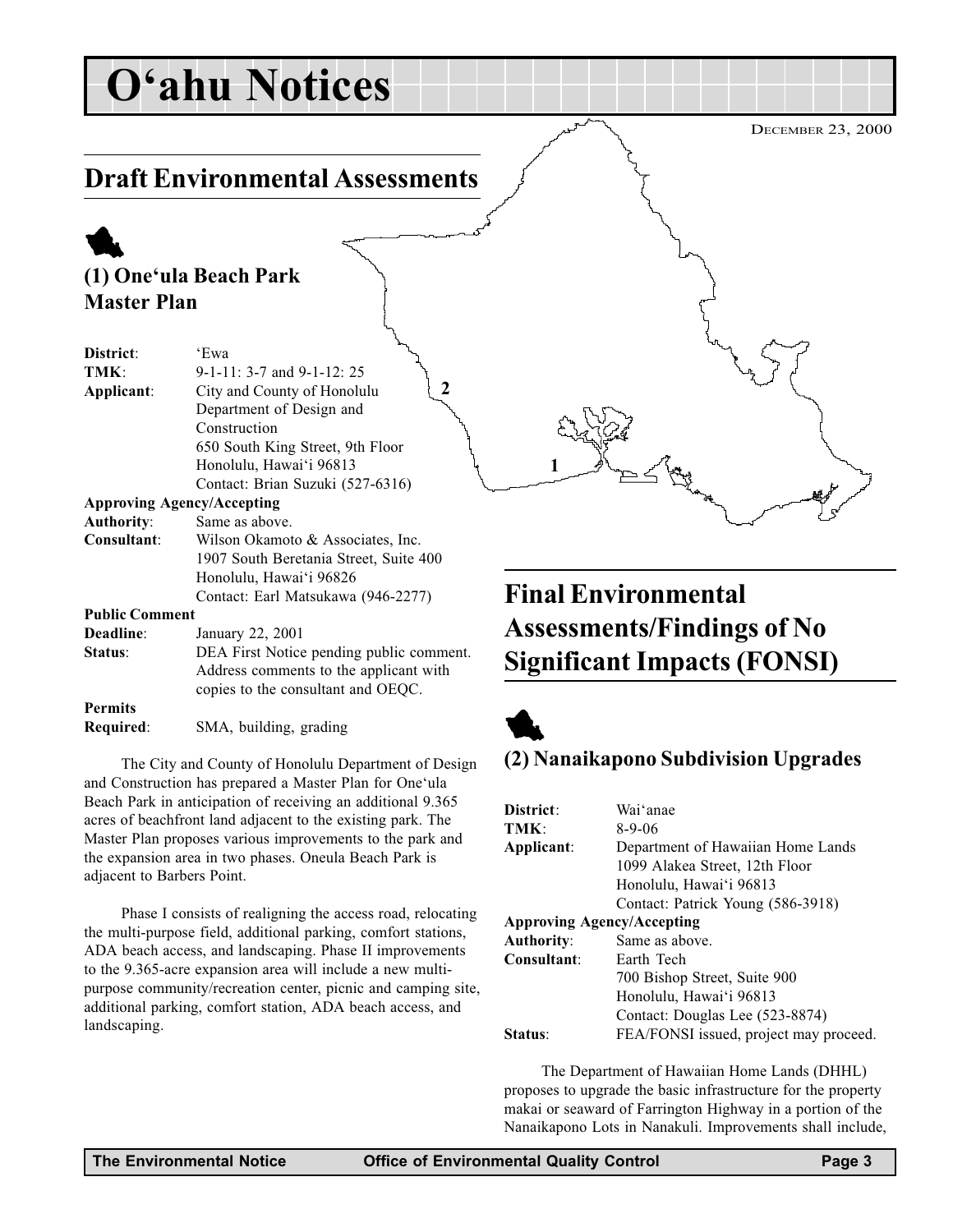## <span id="page-3-0"></span>O'ahu Notices

#### DECEMBER 23, 2000

but not be limited to roadway, drainage, sewer, and water systems; traffic control facilities; and overhead electrical, telephone, and street lighting systems. Completion of the project will result in infrastructure systems that conform to current City and County of Honolulu standards and requirements.

There are 52 homestead houselots within the project area. No additional homes or houselots are proposed to be added as part of the proposed action. Laumania, Pohakunui, Piliokahi and Ke'aulana Avenues will be upgraded to 24-footwide, two-lane paved roads with curbs, gutters, turn-arounds and wheelchair ramps. Driveway aprons and lot driveway adjustments and transitions will be provided as required. Traffic improvements include signalization at the Piliokahi Avenue and Farrington Highway intersection, roadway signage, and pavement markings.

Completion of the project will result in adjusted and/or relocated water lines with fire hydrants and valves, new sewer lines with manholes and new drain lines with catch basins. Drain lines will be realigned to allow storm water discharge at two locations: an outlet located within the adjacent Nanakuli Beach Park and a new outlet located within the immediately adjacent Piliokahe Beach Park. For waterline extension, a new water line section will be installed and connected to the existing line at the intersection of Piliokahi and Pohakunui Avenues.

### National Environmental Policy Act



#### (3) Routine Training at Makua Military Reservation (MMR) and PFC Pilila'au Range Complex (Supplemental EA and FONSI)

| District:             | Wai anae                                  |
|-----------------------|-------------------------------------------|
| Applicant:            | 25th Infantry Division (Light) and        |
|                       | U.S. Army, Hawai'i                        |
|                       | Schofield Barracks, Hawai'i 96857-5013    |
|                       | Contact: Peter Yuh, Jr. (656-2878 x 1051) |
| <b>Public Comment</b> |                                           |

Deadline: January 22, 2001

The United States Army Hawaii has completed a National Environmental Policy Act (NEPA) Supplemental Environmental Assessment (SEA) for its proposed return to routine training at Makua Military Reservation (MMR). Under the proposal, the Army would resume the use of its Company Combined Arms Assault Course at MMR, but would reduce use from its full capacity. In addition, the proposed action includes implementation of a comprehensive Wildland Fire Management Plan, preparation of a stabilization plan to protect endangered species, cultural resources preservation measures, and land rehabilitation and awareness projects under the Integrated Training Area Management Program.

The SEA evaluated the effects of the proposed action on land use, soils and geology, vegetation and wildlife, cultural resources, air quality, noise environment, transportation, socioeconomics, environmental justice, and cumulative impacts. Upon completing the environmental impact analysis process, the SEA concluded that impacts resulting from the proposed action, when combined with proposed mitigation, would not have a significant adverse impact on the environment. The Army has therefore prepared a Finding of No Significant Impact (FNSI) for the resumption of routine training.

Copies of the SEA and FNSI will be available for public review at the Wai'anae Public Library, Pearl City Regional Library, and the Hawai'i State Library. The Army will be holding a public meeting on Wednesday, January 17, 2001, to receive comments on the EA and FONSI. The meeting will be held at 7:00 p.m. at the Wai'anae Army Recreation Center.

Deadline for receiving public comments on the SEA and FNSI is January 22, 2001. Comments should be sent to: Peter Yuh, Jr., NEPA Coordinator, Directorate of Public Works, U.S. Army Garrison, Hawaii, Schofield Barracks, HI 96857-5013, phone: 656-2878 x 1051, fax: 656-1039, email: yuhp@schofield.army.mil.

### Previously Published Projects Pending Public Comments

Draft Environmental Assessments

#### Harbor Services Industrial Subdivision

Applicant: Phoenecian, LLC Contact: Fred Anawati (682-1333) Public Comment Deadline: January 8, 2001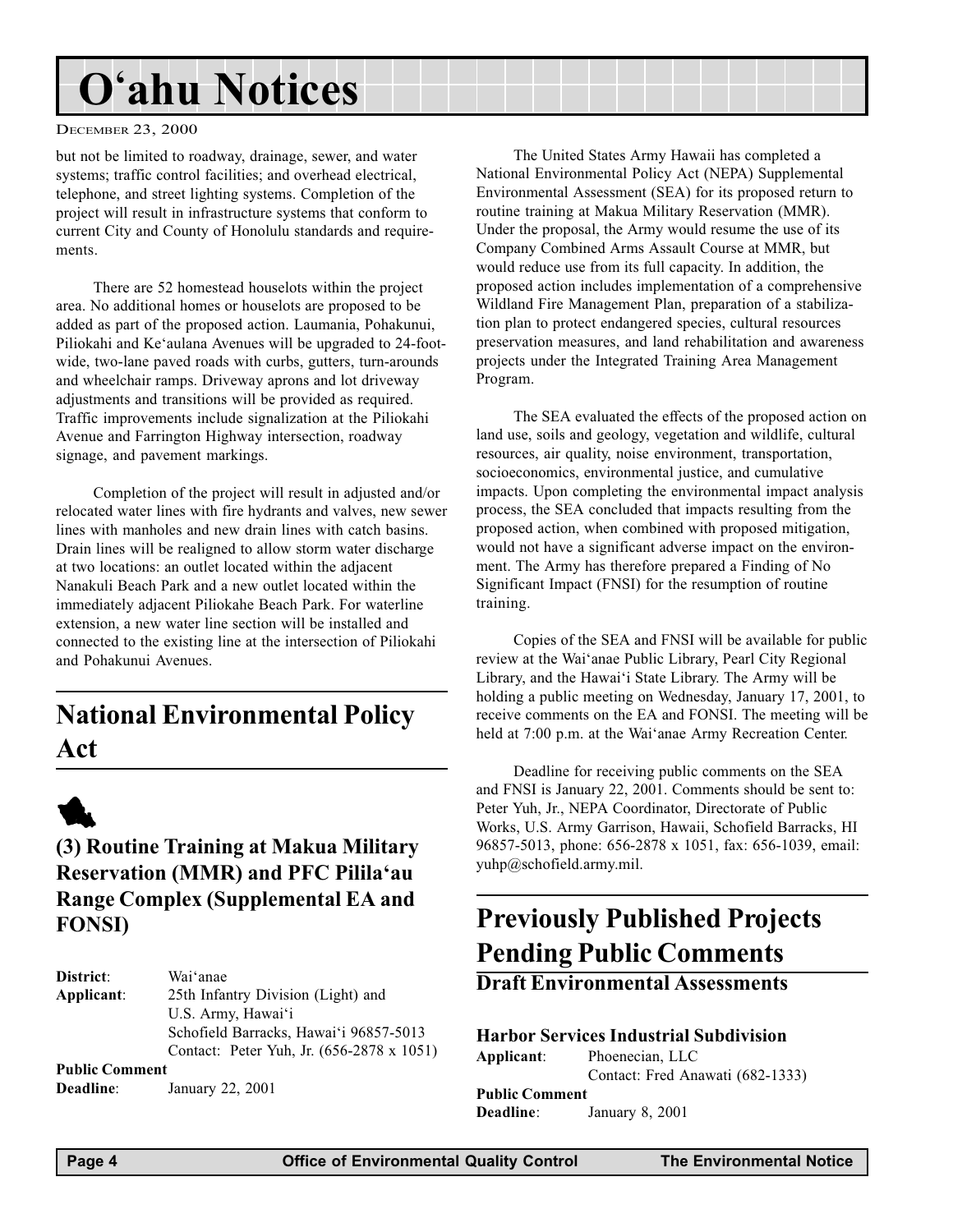## <span id="page-4-0"></span>Maui Notices

2

DECEMBER 23, 2000

### Draft Environmental **Assessments**

### $\blacklozenge$ (1) Kahui Pono Roadway Access Easement

| District:             | Makawao                                     |
|-----------------------|---------------------------------------------|
| TMK:                  | $2 - 9 - 002$ : 017                         |
| Applicant:            | Kahui Pono, L.L.C.                          |
|                       | P.O. Box 1914                               |
|                       | Makawao, Hawai'i 96768                      |
|                       | <b>Approving Agency/Accepting</b>           |
| <b>Authority:</b>     | Department Land and Natural Resources       |
|                       | Land Division, Maui District Branch         |
|                       | 54 High Street, Room 101                    |
|                       | Wailuku, Hawai'i 96793                      |
|                       | Contact: Louis H. Wada (984-8101)           |
| Consultant:           | Chouteau Consulting                         |
|                       | 3620 Baldwin Avenue, Suite 105              |
|                       | Makawao, Hawai'i 96768                      |
|                       | Contact: Michele Chouteau (572-2233)        |
| <b>Public Comment</b> |                                             |
| Deadline:             | January 22, 2001                            |
| Status:               | DEA First Notice pending public comment.    |
|                       | Address comments to the applicant with      |
|                       | copies to the approving agency or accepting |
|                       | authority, the consultant and OEQC.         |

#### Permits

Required: Grading, SMA minor

Kahui Pono, L.L.C., recently purchased TMK No. 2-9- 002: 021. Parcel 21 is currently vacant and undeveloped, and does not presently have lawful, recorded roadway access. In order to access parcel 21 by vehicle, Kahui Pono must obtain easements across at least two other parcels. If easements are obtained, then parcel 21 could be accessed from Hana Highway, to Honokala Road, to Hoolawa Road. Honokala Road extends makai from Hana Highway approximately onehalf mile east of Twin Falls and approximately 2.6 miles east of the intersection of Hana Highway and Kaupakalua Road. Parcel 35 is situated on Hoolawa Road approximately 1.7 miles from Hana Highway.

The proposed access to parcel 21 would cross TMK Nos. 2-9-002: 035 and 017. This access is proposed because it is topographically feasible and it creates little or no disruption to the current use of either parcel. The proposed access would be a gravel roadway, approximately 24 feet wide and 400 feet long, comprising a total of approximately 0.231 acres.

1

4

Kahui Pono has successfully obtained an easement across parcel 35, which creates access between Hoolawa Road and parcel 17. Access to parcel 21 could then be accomplished by obtaining a similar easement from parcel 35 across parcel 17. The subject property is located in Haiku.

### $\blacklozenge$

3

#### (2) Napili Villas

| Lahaina                            |
|------------------------------------|
| 4-3-03:110, 122 and 123            |
| General Services, Inc.             |
| Pauahi Tower, Suite 1570           |
| 1001 Bishop Street                 |
| Honolulu, Hawai'i 96813            |
| Contact: Kathy Inouye (524-1508)   |
| <b>Approving Agency/Accepting</b>  |
| County of Maui                     |
| Maui Planning Commission           |
| 250 South High Street              |
| Wailuku, Hawai'i 96793             |
| Contact: Colleen Suyama (270-7735) |
|                                    |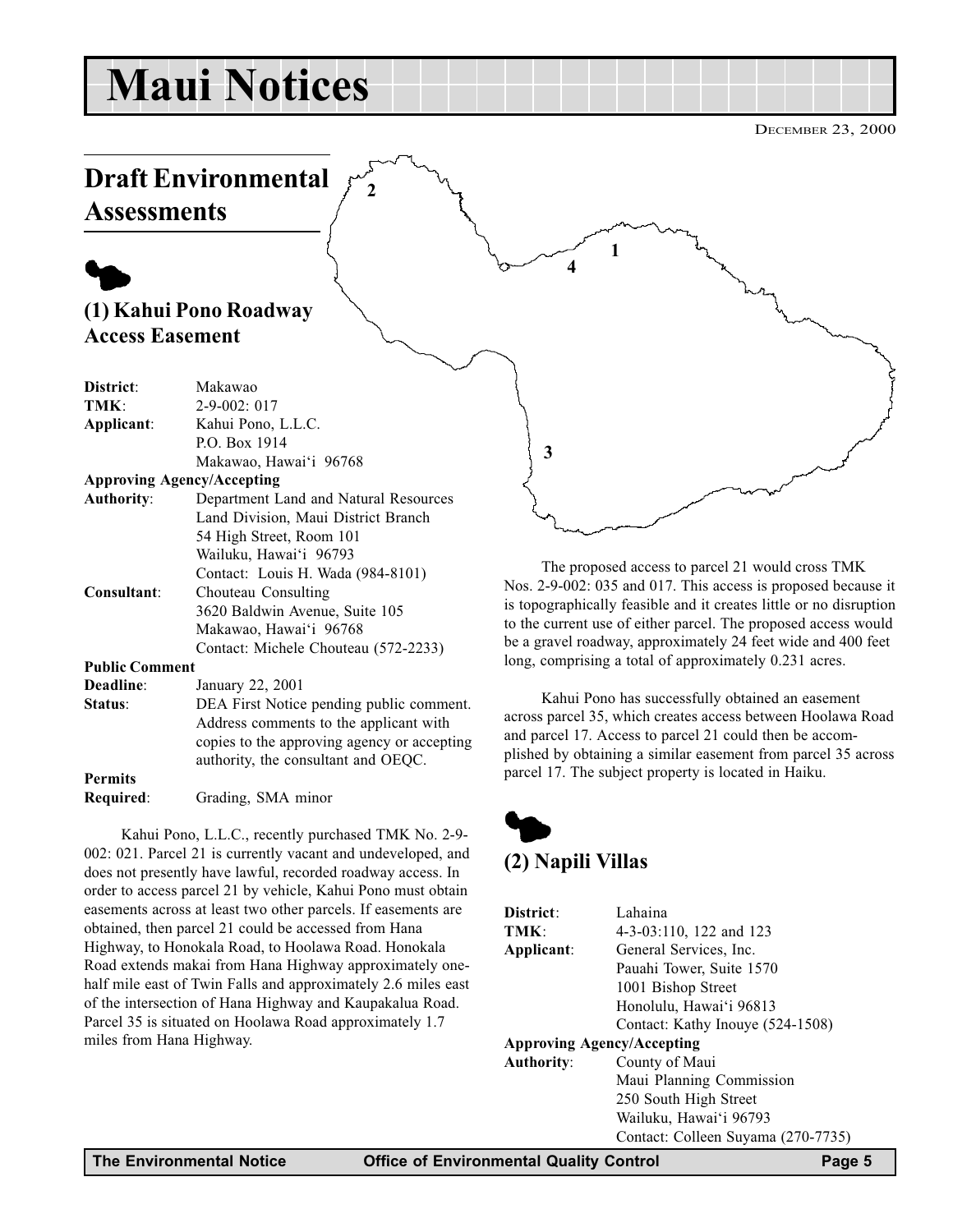## <span id="page-5-0"></span>Maui Notices

#### DECEMBER 23, 2000

| Consultant:           | Munekiyo, Arakawa & Hiraga, Inc.<br>305 High Street, Suite 104<br>Wailuku, Hawai'i 96793<br>Contact: Michael Munekiyo (244-2015)                                         |
|-----------------------|--------------------------------------------------------------------------------------------------------------------------------------------------------------------------|
| <b>Public Comment</b> |                                                                                                                                                                          |
| Deadline:             | January 22, 2001                                                                                                                                                         |
| Status:               | DEA First Notice pending public comment.<br>Address comments to the applicant with<br>copies to the approving agency or accepting<br>authority, the consultant and OEQC. |
| <b>Permits</b>        | SMA, NPDES, Noise, Grading, Building,                                                                                                                                    |
| Required:             | ROW, Subdivision Approval                                                                                                                                                |

The applicant, General Services, Inc., proposes the development of the Napilihau Condominiums, a project consisting of 184 townhouse units and related improvements at Napilihau, Maui, Hawai'i. The project site, which is presently undeveloped, consists of approximately 13.0 acres and is predominantly vegetated with weeds and grasses.

The applicant proposes the development of 184 twoand three-bedroom townhouse units ranging in size from about 840 to 1,250 square feet which are to be contained in 26 separate four- and eight-plex buildings. Access to the subject property will be provided via Hanawai Street and Honoapi'ilani Highway. The access on Honoapi'ilani Highway will be limited to right-turn in, right-turn out traffic movements only.

In connection with the development of the townhouse units, an approximately 1.4-acre park, which will also be used for drainage detention purposes is proposed, as well as parking, landscaping, and landscape irrigation improvements. Additionally, the construction of traffic and drainage system improvements is proposed, as well as the installation of utility lines for water, sewer, electrical, telephone, and cable television services.

The estimated cost of the proposed project is approximately \$32.0 million. Construction of the project is expected to commence upon the receipt of all applicable regulatory permits and approvals.

Since the proposed project involves the use of State lands (Honoapi'ilani Highway right-of-way) for traffic and drainage system improvements, an Environmental Assessment has been prepared as required by Chapter 343, Hawai'i Revised Statutes.

### Final Environmental Assessments/Findings of No Significant Impacts (FONSI)



#### (3) Lucky Seven Development Subdivision

| District:                         | Wailuku                                |
|-----------------------------------|----------------------------------------|
| TMK:                              | $2 - 1 - 23:01$                        |
| Applicant:                        | Lucky Seven Development, LLC           |
|                                   | P.O. Box 220                           |
|                                   | Kihei, Hawai'i 96753                   |
|                                   | Contact: Becky Collins (874-5263)      |
| <b>Approving Agency/Accepting</b> |                                        |
| <b>Authority:</b>                 | County of Maui                         |
|                                   | Department of Public Works & Waste     |
|                                   | Management                             |
|                                   | 200 South High Street                  |
|                                   | Wailuku, Hawai'i 96793                 |
|                                   | Contact: David Goode (270-7845)        |
| Consultant:                       | Munekiyo, Arakawa & Hiraga, Inc.       |
|                                   | 305 High Street, Suite 104             |
|                                   | Wailuku, Hawai'i 96793                 |
|                                   | Contact: Gwen Ohashi Hiraga (244-2015) |
| Status:                           | FEA/FONSI issued, project may proceed. |
| <b>Permits</b>                    | SMA, Subdivision Approval, NPDES,      |
| Required:                         | <b>Construction Permits</b>            |

Lucky Seven Development, LLC proposes the development of a seven lot subdivision and related improvements at Palauea, Maui. The property is undeveloped and is bordered by two County roadways, Makena Alanui to the east and Old Makena Road (a.k.a., Keone'o'io, Makena) to the south and west, as well as an undeveloped parcel to the north. The property is located in the State "Agricultural" district and is designated "Agriculture" and "Agricultural" by the Kihei-Makena Community Plan and Maui County zoning, respectively. The site also falls within the limits of the Special Management Area for the island of Maui.

The proposed subdivision will encompass an area of approximately 23.1 acres and involve the creation of seven agricultural lots ranging in size from 2.4 to 4.3 acres. Preliminarily, the proposed subdivision improvements include: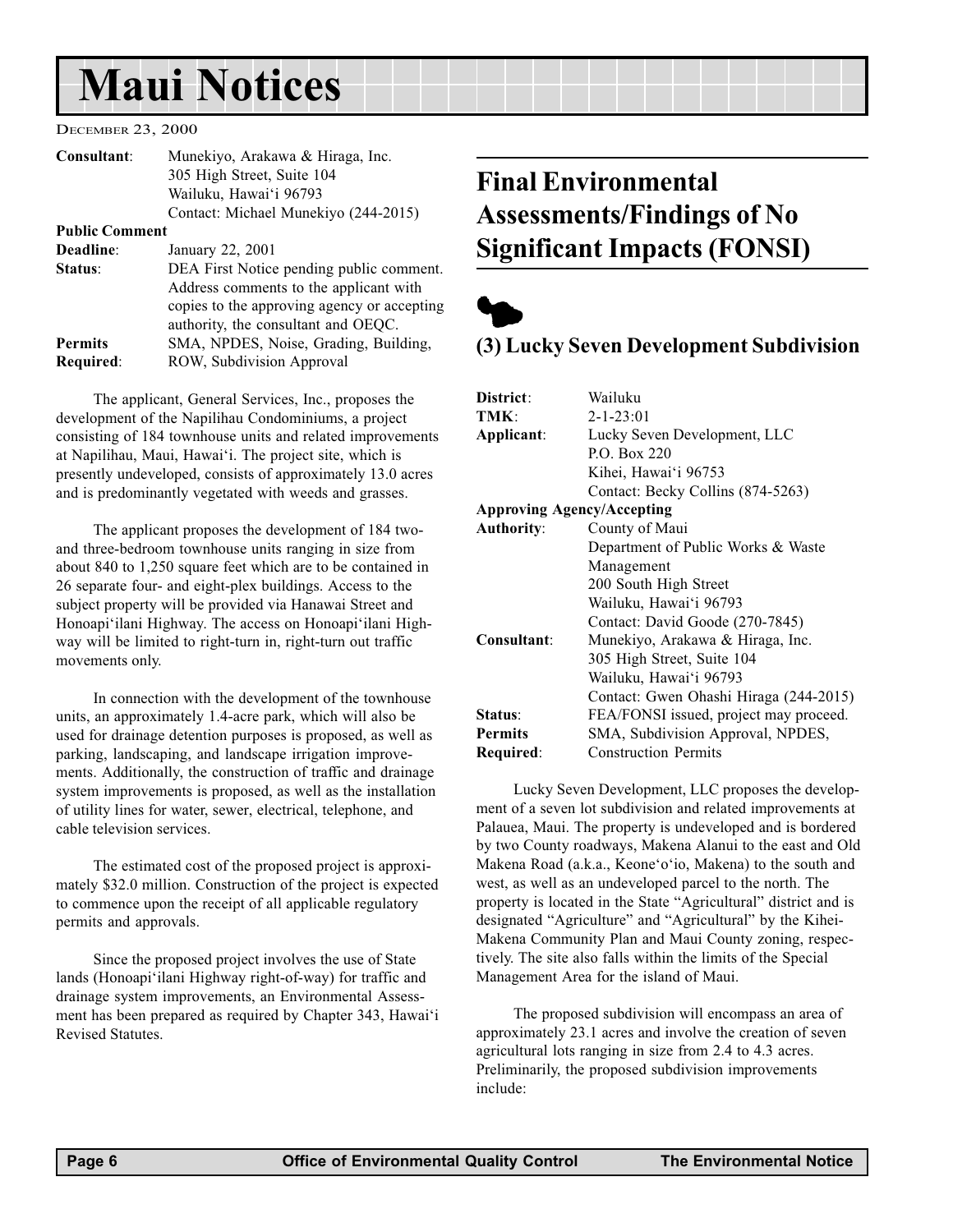<span id="page-6-0"></span>

DECEMBER 23, 2000

1. Clearing, grubbing, and grading in accordance with drainage and setback criteria, as well as work needed for stormwater retention purposes;

2. Installation of street tree plantings, as well as utility lines to serve each of the lots;

3. Construction of driveway aprons to provide the lots with access to Makena Alanui or Old Makena Road; and

4. Improvements to Makena Alanui and Old Makena Road as may be required by the County Department of Public Works and Waste Management.

Since the proposed action involves the use of County lands (roadway right-of-way) for the installation of utility lines within Makena Alanui and Old Makena Road, an Environmental Assessment has been prepared as required by Chapter 343, Hawai'i Revised Statutes.



#### (4) Pa'ia Town Retail/Commercial Building (Former Oda Tailor Shop)

| District:                         | Makawao                                |
|-----------------------------------|----------------------------------------|
| TMK:                              | $2 - 6 - 06:14$                        |
| Applicant:                        | Auku'u Consulting                      |
|                                   | P.O. Box 33                            |
|                                   | Makawao, Hawai'i 96768                 |
|                                   | Contact: Hugh Starr (573-0081)         |
| <b>Approving Agency/Accepting</b> |                                        |
| <b>Authority:</b>                 | County of Maui                         |
|                                   | Department of Planning                 |
|                                   | 250 South High Street                  |
|                                   | Wailuku, Hawai'i 96793                 |
|                                   | Contact: Julie Higa (270-7735)         |
| Consultant:                       | Auku'u Consulting                      |
|                                   | P.O. Box 33                            |
|                                   | Makawao, Hawai'i 96768                 |
|                                   | Contact: Hugh Starr (573-0081)         |
| <b>Status:</b>                    | FEA/FONSI issued, project may proceed. |
|                                   |                                        |

The landowner proposes to construct a new plantationstyle, two-story retail/commercial building in Lower Pa'ia-Town, on the island of Maui, at the site of a former retail commercial building destroyed by fire. The building will front Baldwin Avenue, filling a gap between two existing

commercial buildings. The present plan is to remove the existing wood-frame dwelling from the rear of the site, in order to accommodate seven to ten off-street parking stalls at the rear of the building.

The landowner plans to construct the new building over the site of the original Oda Tailor Shop, creating floor dimensions similar to that building, approximately 30'X43'.

The Pa'ia-Ha'iku Community Plan designates the subject property for Single-Family Residential use, however the immediately adjacent properties on both the makai (north) and the mauka (south) sides of the subject property are designated Business/Commercial. In addition both properties are zoned Business Country Town, and on each of them are existing, active retail/commercial structures and uses.

The proposed project has two requirements:

1. An amendment to the Pa'ia-Ha'iku Community Plan from Single-Family Residential to Business/Commercial, with an Environmental Review as required under Chapter 343 of the Hawai'i Revised Statutes.

2. A Change-in-Zoning from county interim to Business Country Town District.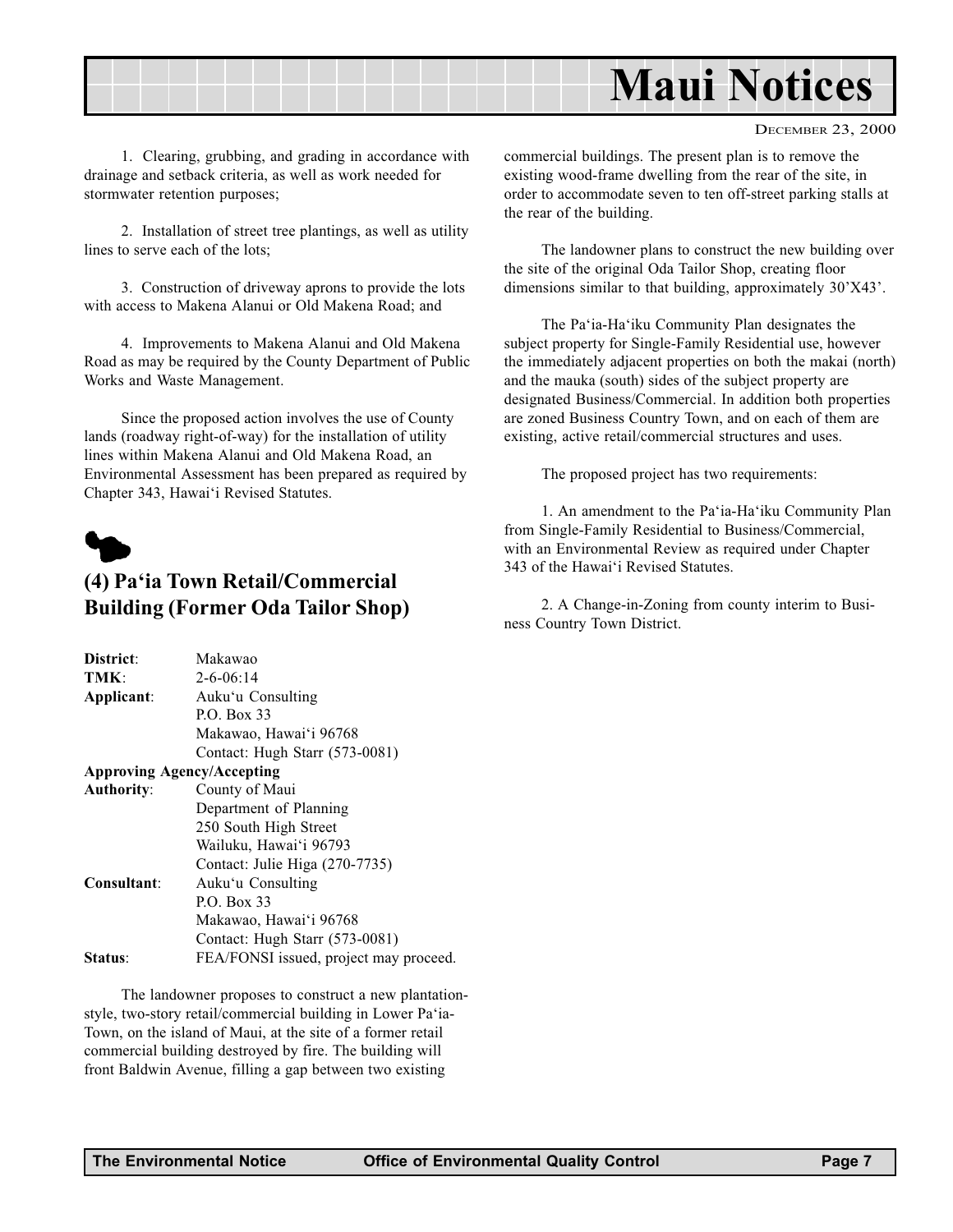### <span id="page-7-0"></span>Hawai'i Notices

DECEMBER 23, 2000

### Draft Environmental **Assessments**

#### $\blacktriangleright$ (1) Kulani Correctional Facility Greenhouse Construction and Improvements

| District:                         | South Hilo                               |
|-----------------------------------|------------------------------------------|
| TMK:                              | $2 - 4 - 08 - 9$                         |
| Applicant:                        | Department of Public Safety              |
|                                   | Kulani Correctional Facility             |
|                                   | <b>HCI</b> Stainback Highway             |
|                                   | Hilo, Hawai'i 96720                      |
|                                   | Contact: Peter MacDonald (935-3758)      |
| <b>Approving Agency/Accepting</b> |                                          |
| <b>Authority:</b>                 | Department of Land and Natural Resources |
|                                   | 1151 Punchbowl Street                    |
|                                   | Honolulu, Hawai'i 96813                  |
| Consultant:                       | 'Ola'a-Kilauea Partnership               |
|                                   | P.O. Box 52                              |
|                                   | Hawaii National Park, Hawai'i 96718      |
|                                   | Contact: Tanya Rubenstein (985-6197)     |

#### Public Comment

Deadline: January 22, 2001

| Status: | DEA First Notice pending public comment.    |
|---------|---------------------------------------------|
|         | Address comments to the applicant with      |
|         | copies to the approving agency or accepting |
|         | authority, the consultant and OEQC.         |

The Department of Public Safety is proposing the construction of a greenhouse (24' x 94') at Kulani Correctional Facility (KCF). The project includes construction of a water tank (10,000 gallons) and a fence (925 ft) surrounding the greenhouse complex. Additional smaller structures may be built off the proposed greenhouse to provide an extended growing area and storage for tools and materials. The purpose of the project is to propagate and outplant native plants with the goals of forest restoration, production of native agroforestry crops (e.g. maile, berries, teas, plants for lei-making and landscaping), and education and work training for inmates. Two additional greenhouses are proposed for the same general site at some point in the future as funding becomes available. The purpose of these additional greenhouses will be for training inmates in horticulure and production of vegetables and other agricultural products.

### $\blacktriangleright$ (2) Papa'aloa Homesteads Forest Stewardship Project

2

1

| District:                  | Hamakua                                                            |
|----------------------------|--------------------------------------------------------------------|
| TMK:                       | $3 - 3 - 5 - 01 - 75$                                              |
| Applicant:                 | Christian Giardina & Ingrid Dockersmith                            |
|                            | 1456 Wailuku Drive                                                 |
|                            | Hilo, Hawai'i 96720                                                |
|                            | Contact: Christian Giardina (969-6991)                             |
| Approving Agency/Accepting |                                                                    |
| <b>Authority:</b>          | Department of Land and Natural Resources                           |
|                            | Division of Forestry and Wildlife                                  |
|                            | 1151 Punchbowl Street, Room 325                                    |
|                            | Honolulu, Hawai'i 96813                                            |
|                            | Contact: Karl Dalla Rosa (587-4174)                                |
| <b>Public Comment</b>      |                                                                    |
| Deadline:                  | January 22, 2001                                                   |
| Status:                    | DEA First Notice pending public comment.                           |
|                            | Address comments to the applicant with                             |
|                            | copies to the approving agency or accepting<br>authority and OEQC. |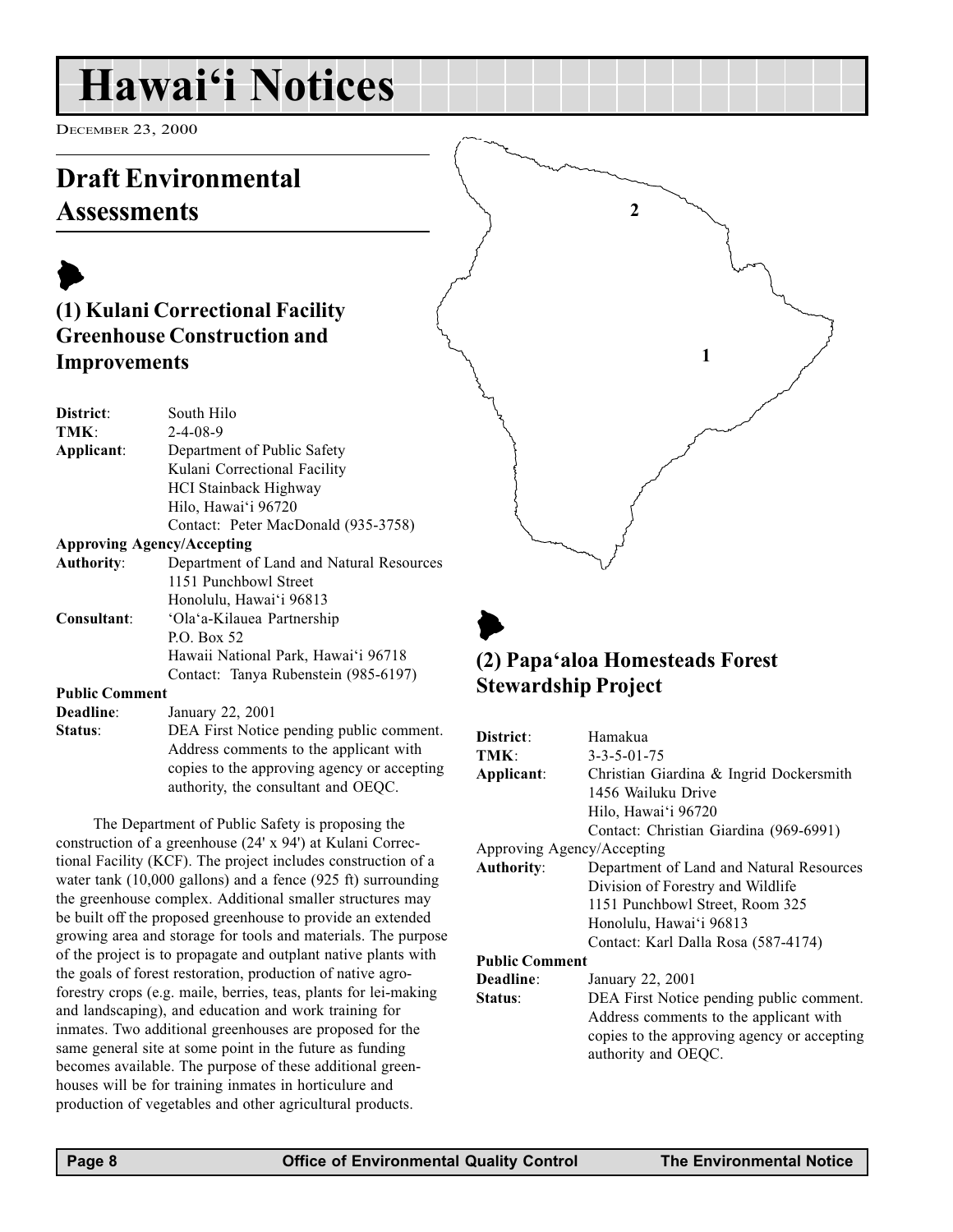<span id="page-8-0"></span>

DECEMBER 23, 2000

The primary management objective of this Forest Stewardship project is to establish a stand of high-value hardwood trees for sustainable small-scale timber production. Approximately 7000 tree seedlings will be planted on the 17.15 acre property in the Laupahoehoe area at an initial spacing of 3 meters by 3 meters. All site preparation, site preparation and seedling maintenance activities will be carried out in accordance with currently approved DLNR-DOFAW Best Management Practices (BMP's) to minimize soil erosion and any other negative environmental impacts. Following site preparation, herbicide treatment will be minimized by spot spraying aggressive weeds when necessary. All tree seedlings will be planted and maintained in rows that follow natural elevation contours. Species to be planted include: Acacia koa, Albizia saman, Dalbergia sissoo, Eucalyptus cloeziana, E. deglupta, E. dunnii, E. microcorys, Khaya senegalensis, Pterocarpus indicus, Swietenia macrophylla, and Tectona grandis. The property

landscape will be improved environmentally and aesthetically, as degraded pasture and remnant sugar cane will be replaced by a healthy forest consisting of a variety of species. All future harvesting activities will be carried out in relatively small blocks that will be immediately replanted to maintain continuous tree cover on the property.

### Previously Published Projects Pending Public Comments

#### Draft Environmental Assessments

#### Kona Inn Shopping Village Improvements

Applicant: Kailua Kona Village Development Group Contact: Robert D. Triantos (329-6464) Public Comment Deadline: January 8, 2001

## National Environmental Policy Act

#### Kingman Reef National Wildlife Refuge

Applicant: U.S. Department of the Interior Fish and Wildlife Service Pacific Islands Refuge Planning Office Box 50088, Honolulu, Hawai'i 96850 Contact: Phyllis Ha (541-2749)

#### Approving Agency/Accepting

Authority: Regional Director U.S. Fish and Wildlife Service Region 1 Portland, Oregon

#### Public Comment

| Deadline: | January 11, 2001                             |
|-----------|----------------------------------------------|
| Permits   | Compliance with applicable Federal           |
| Required: | authorities including review under section 7 |
|           | of the Endangered Species Act.               |

The U.S. Fish and Wildlife Service (Service) is proposing to establish a National Wildlife Refuge (Refuge) at Kingman Reef, in the Line Islands. Located in the central Pacific Ocean approximately 900 miles south of Hawai'i and 6 degrees north of the equator, Kingman Reef is one of the most pristine coral reef atoll ecosystems in the Pacific. Crystal clear oceanic waters and vibrant coral reefs support a spectacular diversity of corals and other marine invertebrates, algae, fishes, marine mammals, sea turtles, and migratory

seabirds. Submerged and partially exposed coral reefs surround a central lagoon. An Environmental Assessment (EA) for the proposed Kingman Reef National Wildlife Refuge is available for public review. Comments must be received by January 11, 2001 to be considered.

The EA evaluates two alternatives. Under Alternative A, the No-Action alternative, a Refuge would not be established at Kingman Reef and controls on access would continue. No active long-term conservation would be implemented. Under Alternative B, the Service's preferred alternative, a Refuge boundary would be approved that would include the lagoon, emergent lands, coral reefs, and other submerged lands and associated waters seaward to 12 nautical miles from the reefs that are exposed at low tide.

A Conceptual Management Plan is included in the EA and describes natural resource management programs including monitoring, habitat enhancement projects, recovery of endangered and threatened species, and other activities designed to conserve the habitats and fish and wildlife resources of the Refuge in perpetuity. Although public use is not proposed at this time, the Service would consider opportunities for future compatible public visitation during the development of a Comprehensive Conservation Plan (CCP). During the interim, low levels of access for compatible uses would be considered on a case-by-case basis by the Refuge Manager and coordinated with the public and regulatory agencies, as appropriate.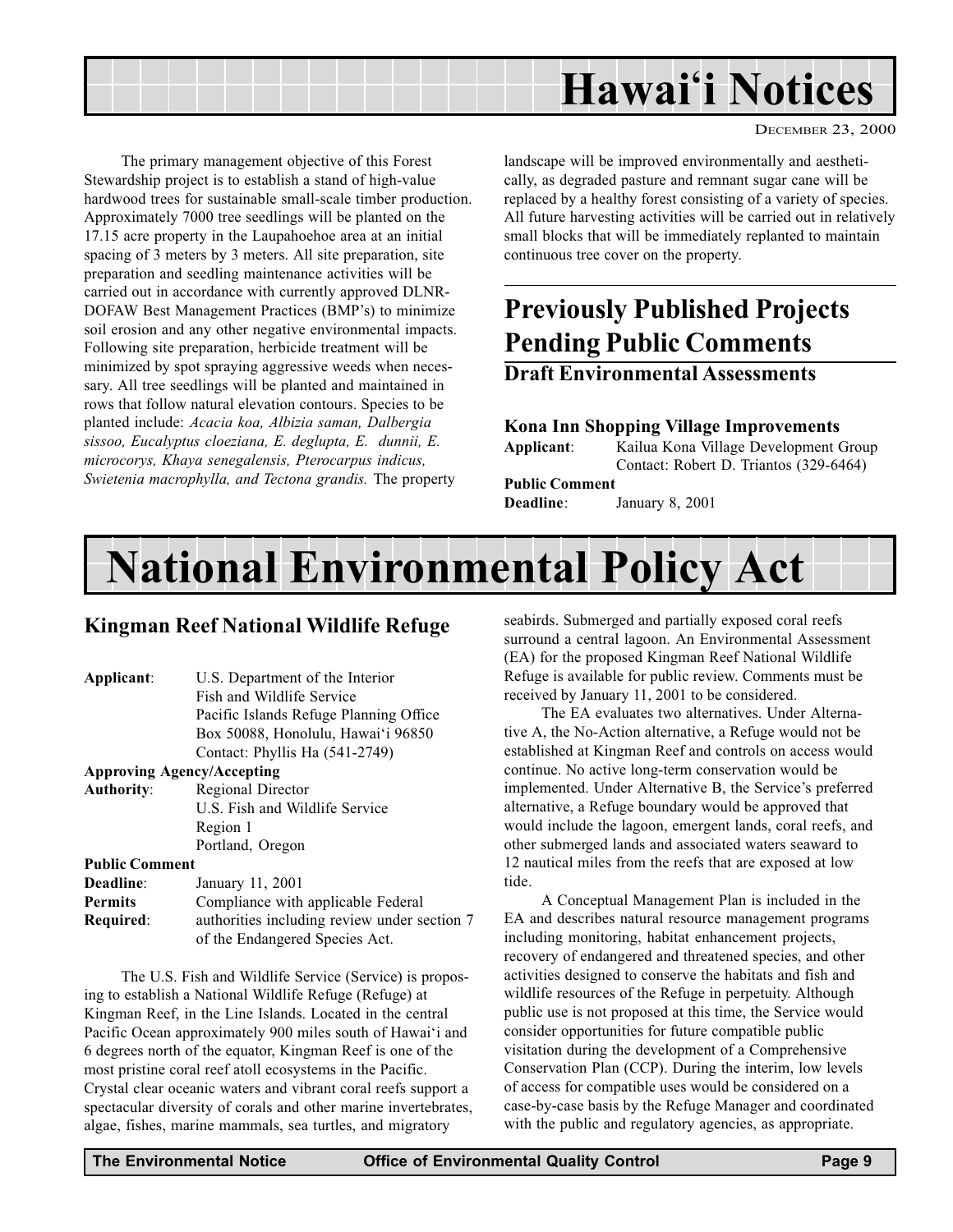### <span id="page-9-0"></span>Kaua'i Notices

DECEMBER 23, 2000

### Final Environmental Assessments/Findings of No Significant Impacts (FONSI)

### $\bullet$

#### (1) Waimea Wastewater Treatment Plant Backup Injection Well

| District:         | Waimea                                 |
|-------------------|----------------------------------------|
| TMK:              | $1 - 2 - 06:37$                        |
| Applicant:        | County of Kaua'i                       |
|                   | Department of Public Works             |
|                   | 4444 Rice Street, Suite 500            |
|                   | Lihu'e, Hawai'i 96766                  |
|                   | Contact: Harry Funamura (241-6610)     |
|                   | <b>Approving Agency/Accepting</b>      |
| <b>Authority:</b> | Same as above.                         |
| Consultant:       | Austin Tsutsumi & Associates, Inc.     |
|                   | 501 Sumner Street, Suite 521           |
|                   | Honolulu, Hawai'i 96817                |
|                   | Contact: Ivan Nakatsuka (533-3646)     |
| Status:           | FEA/FONSI issued, project may proceed. |
| <b>Permits</b>    |                                        |
| Required:         | UIC, NPDES                             |

The primary method of effluent disposal from the Waimea Wastewater Treatment Plant (WWTP) will be continued irrigation reuse. The effluent is discharged into Kikiaola Land Company Ltd's (Kikiaola's) lower of two existing reservoirs. Water from Kikiaola's upper reservoir  $$ which receives water from an irrigation ditch and storm water – discharges into the lower reservoir, where it is mixed with the effluent, prior to use as irrigation water. The proposed action is to construct one effluent injection well at the site of Kauai County's Wastewater Pump Station (WWPS) 'A'. The well will be used for backup disposal of treated effluent from the Waimea WWTP. The injection well will only be used when Kikiaola is unable to accept disposal of the treated effluent in their reservoir, e.g., due to rainy weather, when irrigation with the effluent would not be practical.

Two alternatives for the injection well are being considered. The first alternative (Alternative A) would involve drilling a shallow well (less than 400 feet deep) in the caprock, for effluent injection above the Napali basalt aquifer.

The caprock will be tested during well drilling to determine if there is a shallow formation that can successfully receive the effluent. If testing determines that there are no shallow layers of material adequate for effluent injection, then the second alternative (Alternative B) would involve drilling the well  $600\pm$  feet into the basalt aquifer for effluent injection.

1

The backup well will have a proposed maximum discharge capacity of 1,000,000 gallons per day (gpd). This discharge rate would accommodate diurnal and seasonal variations in flow of relatively short duration. The proposed average discharge capacity will be 300,000 gpd, which is the same as the average capacity of the WWTP.

A proposed 12-inch pipe along the existing dirt road between the WWTP and WWPS 'A' will convey disinfected secondary effluent from the WWTP to the backup injection well. This pipe will be buried at least three feet below grade.

If the injection well is drilled into the basalt aquifer (Alternative B), then a monitoring well will be constructed in the northeast corner of the WWTP. This well would be used to monitor any upgradient migration of the effluent plume. If a shallow injection well is drilled (Alternative A), then a monitoring well will not be necessary.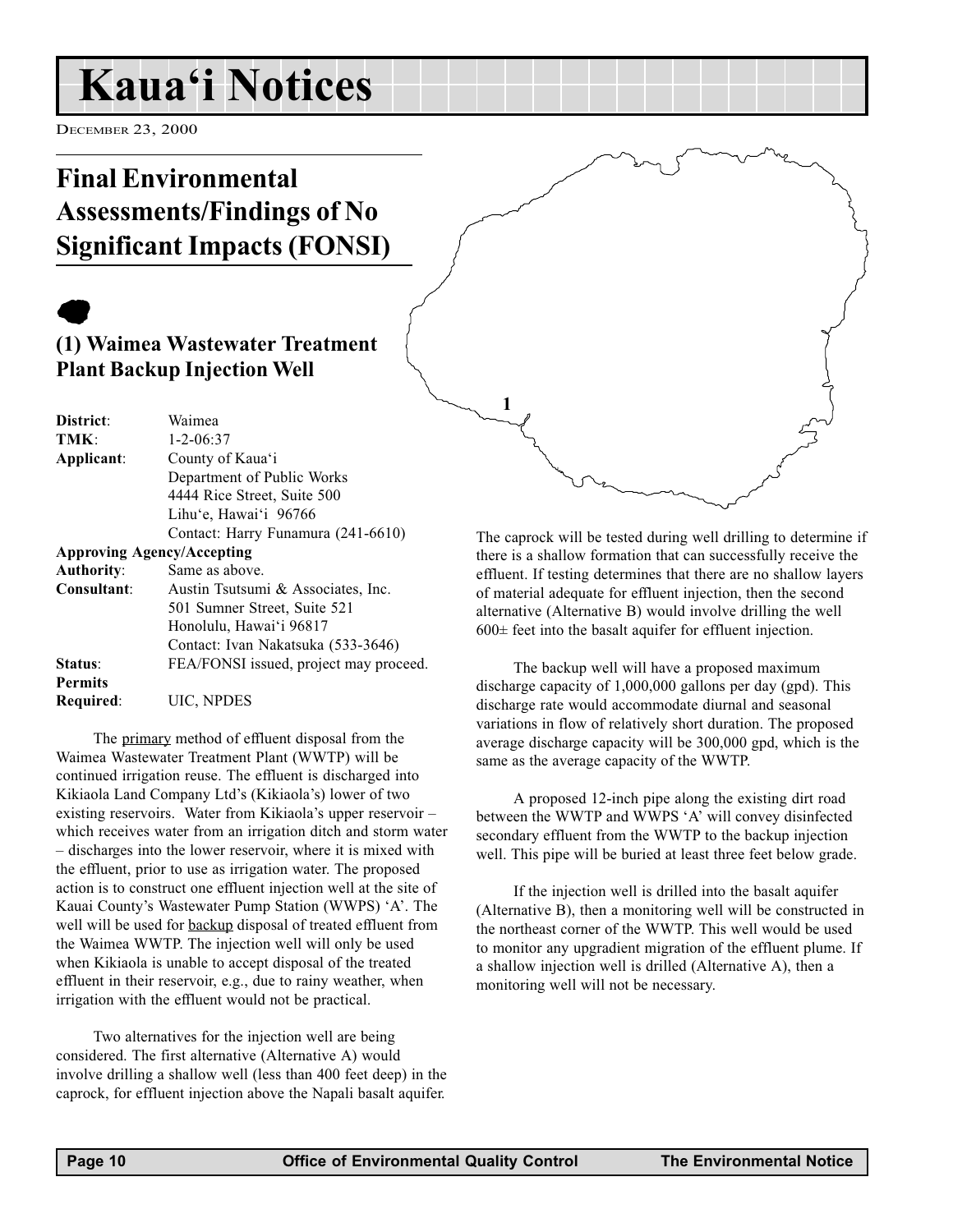## Shoreline Notices

DECEMBER 23, 2000

#### Shoreline Certification Applications

Pursuant to § 13 -222-12, HAR the following shoreline certification applications are available for inspection at the DLNR District Land Offices on Kaua'i, Hawai'i and Maui and at Room 220, 1151 Punchbowl St., Honolulu, O'ahu (Tel: 587-0414). All comments shall be submitted in writing to the State Land Surveyor, 1151 Punchbowl Street, Room 210, Honolulu, HI 96813 and postmarked no later than fifteen (15) calendar days from the date of the public notice of the application.

| Case No.                                      | Date<br>Received | Location                                                                                                                                                                                                                                                                                                              | Applicant                                                                                    | Tax Map<br>Key          |
|-----------------------------------------------|------------------|-----------------------------------------------------------------------------------------------------------------------------------------------------------------------------------------------------------------------------------------------------------------------------------------------------------------------|----------------------------------------------------------------------------------------------|-------------------------|
| MA-069-2                                      | 11/29/00         | Portion of Land Commission Award 11215, Apana 21 to M.<br>Kekauonohi, land situated at Palauea & Keauhoa, Honuaula, Maui,<br>Hawaii (Vacant - South end of Kihei Road)<br>Purpose: Determine Building Setback                                                                                                         | Newcomer-Lee<br>Land Surveyors,<br>Inc., for George<br>Ferreira                              | $2 - 1 - 12:03$<br>& 04 |
| HA-237                                        | 11/29/00         | Parcel 1 and 6 of Kukio Phase 1-A file plan 2285, Grant 2121 to Pupule,<br>land situated at North Kona, Hawaii (Vacant)<br>Purpose: Development                                                                                                                                                                       | Sam O. Hirota,<br>Inc., for W. B.<br>Kukio Resorts,<br><b>LLC</b>                            | $7-2-04:05$             |
| OA-799                                        | 12/06/00         | Lot 21, Section "C", Kawailoa Beach Lots, land situated at Kawailoa,<br>Wailua, Island of Oahu, Hawaii (61-401 Kamehameha Highway)<br>Purpose: Building permit                                                                                                                                                        | Walter P.<br>Thompson, Inc.,<br>for James Haas                                               | $6-1-08:02$             |
| OA-235-2                                      | 12/11/00         | Lot 1059 as shown on Map 253, Land Court Application 677, land<br>situated at Kaneohe, Koolaupoko, Island of Oahu, Hawaii (602<br>Kaimalino Place)<br>Purpose: Determine Building Setback                                                                                                                             | Jaime F.<br>Alimboyoguen,<br>for Charles Struve                                              | 4-4-39:21               |
| HA-075-2                                      | 12/12/00         | Portion of Grant 3019 to Kaaipulu (W) and portion of R. P. 3814, Land<br>Commission Award 9235-B, Apana 2 to Haki,, portion of Kailua-<br>Keauhou Beach Road at Kapalaalaea 2 <sup>nd</sup> , North Kona, Island of Hawaii,<br>Hawaii (Vacant)<br>Purpose: Building Permit                                            | Don McIntosh<br>Consulting, for<br>Douglas Leopold                                           | $7-7-10:05$             |
| OA-239-2                                      | 12/12/00         | Lots 4, 4-A, 5 and 5-A Kahala Subdivision and Portion of R. P. 7721,<br>Land Commission Award 228, Apana 2 to Kaleiheana, land situated at<br>Kahala, Honolulu, Island of Oahu, Hawaii (4607 Kahala Avenue)<br>Purpose: Permit for fence                                                                              | <b>DJNS</b> Surveying<br>& Mapping, Inc.,<br>for Alteka Co.<br>Ltd. (Michinori<br>Matsumura) | $3-5-05:16$             |
| <b>OA-800</b>                                 | 12/15/00         | Lot 86 Land Court Application 979 and parcel 10 filled land of Kaneohe<br>Bay, Kaneohe, Island of Oahu, Hawaii (47-113 Kamehameha Highway)<br>Purpose: New construction                                                                                                                                               | <b>DJNS</b> Surveying<br>& Mapping &<br>Mapping, Inc., for<br>Douglass Pang                  | 4-7-19:71               |
| MA-087-2                                      | 12/15/00         | Lot 10-A-2 of Land Court Application 1846, Map 6, portion of Grant<br>234 to Linton L. Torbert & William Wilcox, land situated at Waipao,<br>Kalihi, Honuaula, Makawao, Maui, Hawaii (96 Makena Road)<br>Purpose: Building permit                                                                                     | Akamai Land<br>Surveying, Inc.,<br>for Hugh<br>Farrington                                    | $2-1-07:96$             |
| $HA - 238$<br><b>The Environmental Notice</b> | 12/15/00         | Lot 5 Alohi Kai' Subdivision, portion of Land Commission Award 9971,<br>Apana 28 to W. P. Leleiohoku, land situated at Kaumalumalu, North<br>Kona, Island of Hawaii, Hawaii (Vacant)<br>Purpose: Agreement of Sale -Buyer proposes to build within the next<br>year<br><b>Office of Environmental Quality Control</b> | Don McIntosh<br>Consulting, Inc.,<br>for Alohi Kai<br>Partnership                            | $7-7-24:05$<br>Page 11  |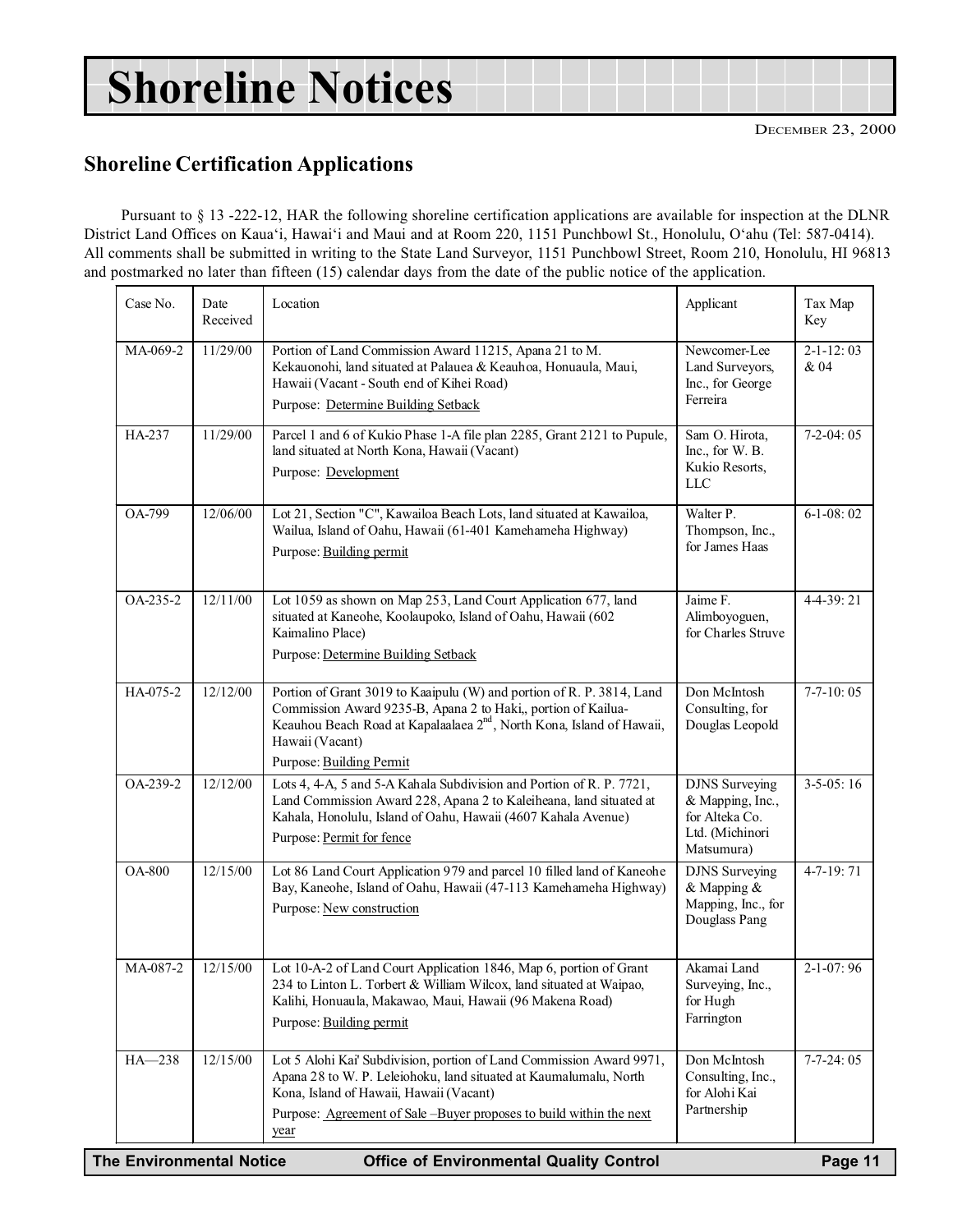## <span id="page-11-0"></span>Shoreline Notices

DECEMBER 23, 2000

#### Shoreline Certifications and Rejections

Pursuant to §13-222-26, HAR the following shorelines have been certified or rejected by the DLNR. A person may appeal a certification or rejection to the BLNR, 1151 Punchbowl Street, Room 220, Honolulu, HI 96813, by requesting in writing a contested case hearing no later than twenty (20) calendar days from the date of public notice of certification or rejection.

| Case               |                       | Location                                                                                                                                                                                                                                                                                                                             | Applicant                                                                                            | Tax                                 |
|--------------------|-----------------------|--------------------------------------------------------------------------------------------------------------------------------------------------------------------------------------------------------------------------------------------------------------------------------------------------------------------------------------|------------------------------------------------------------------------------------------------------|-------------------------------------|
| No.                | Cert/Rej<br>Date      |                                                                                                                                                                                                                                                                                                                                      |                                                                                                      | Map<br>Key                          |
| KA-<br>154         | Certified<br>12/08/00 | Lot 3 of Wainiha Subdivision II, being a<br>portion of File Plan 1840 land situated at<br>Wainiha, Halelea, Kauai, Hawaii (Makai of<br>Alealea - Vacant)<br>Purpose: Building Permit                                                                                                                                                 | Esaki<br>Surveying and<br>Mapping, $Inc.,$<br>for Joseph<br>Brescia                                  | $5 - 8 -$<br>09:42                  |
| $HA-$<br>$146 - 2$ | Certified<br>12/08/00 | Being a portion of Grant 1001 to<br>Kamakaimoku, situated at Oneloa, Puna,<br>Island of Hawaii, Hawaii (Pohoiki Park)<br>Purpose: Re-certification                                                                                                                                                                                   | County of<br>Hawaii<br>Department of<br>Parks and<br>Recreation,<br>for James<br>Alfred Lee<br>Trust | $1 - 4 -$<br>02:08                  |
| $HA-$<br>$172 - 2$ | Certified<br>12/08/00 | Portion of R.P. 7523, Land Commission Award<br>4452, Apana 4 to H. Kalama, land situated at<br>Anaehoomalu, South Kohala, Hawaii, Hawaii<br>(Vacant)<br>Purpose: Determine building setback                                                                                                                                          | Wes Thomas<br>Associates,<br>for Nikken<br>Corporation                                               | $6 - 9 -$<br>07:15                  |
| OA-<br>795         | Certified<br>12/8/00  | Lot 14-A and portion of Lot "A", being a<br>portion of R. P. 5583, Land Commission Award<br>2937 to W. Harbottle, land situated at<br>Panahana & Malae, Kaneohe, Island of Oahu,<br>Hawaii (283 and 285 Kaneohe Bay Drive)<br>Purpose: Improvements                                                                                  | Towill,<br>Shigeoka &<br>Associates,<br>Inc., for John<br>King                                       | $4 - 4 - 07$<br>$07\sigma$<br>08    |
| $HA-$<br>236       | Certified<br>12/13/00 | Lot 15, Kapoho Beach Lots Subdivision<br>Extension II - Alapai Point Section File<br>Plan 579, Portion of R.P. 4497 and Land<br>Patent 8177, Land Commission Award 8559,<br>Apana 5 to C. Kanaina, land situated at<br>Kapoho, Puna, Island of Hawaii, Hawaii<br>(Vacant)<br>Purpose: Planning to build a single family<br>residence | Sven Goldmanis                                                                                       | $1 - 4 -$<br>27:01                  |
| OA-<br>$355 - 2$   | Certified<br>12/08/00 | Lot 361 of Land Court Application 1069 (Map<br>61), Land situated at Honouliuli, Ewa,<br>Island of Oahu, Hawaii (92-301 Farrington<br>Highway)<br>Purpose: Permit for improvements                                                                                                                                                   | R. M. Towill<br>Corporation,<br>for City and<br>County of<br>Honolulu                                | $9 - 2 -$<br>03:15                  |
| $KA-$<br>$139 - 2$ | Certified<br>12/08/00 | Lot 173 and 174 of Land Court Application<br>956 and Lot 2 of Land Court Application<br>1801, land situated at Koloa, Island of<br>Kauai, Hawaii (2249 Poipu Road)<br>Purpose: Building Permit                                                                                                                                       | ControlPoint<br>Surveying,<br>Inc., for<br>Marriott<br>Waiohai Hotel                                 | $2 - 8 -$<br>17:<br>07.08<br>and 20 |
| OA-<br>792         | Certified<br>12/08/00 | Lot 2-A of Maunalua Bay View Lots<br>Subdivision Unit 1 File Plan 750 Parcel A,<br>situated at Maunalua, Honolulu, Island of<br>Oahu, Hawaii (569 Portlock Road)<br>Purpose: Determine building setback                                                                                                                              | Sam O. Hirota,<br>Inc., for<br>Michael Alfant                                                        | $3 - 9 -$<br>26:04                  |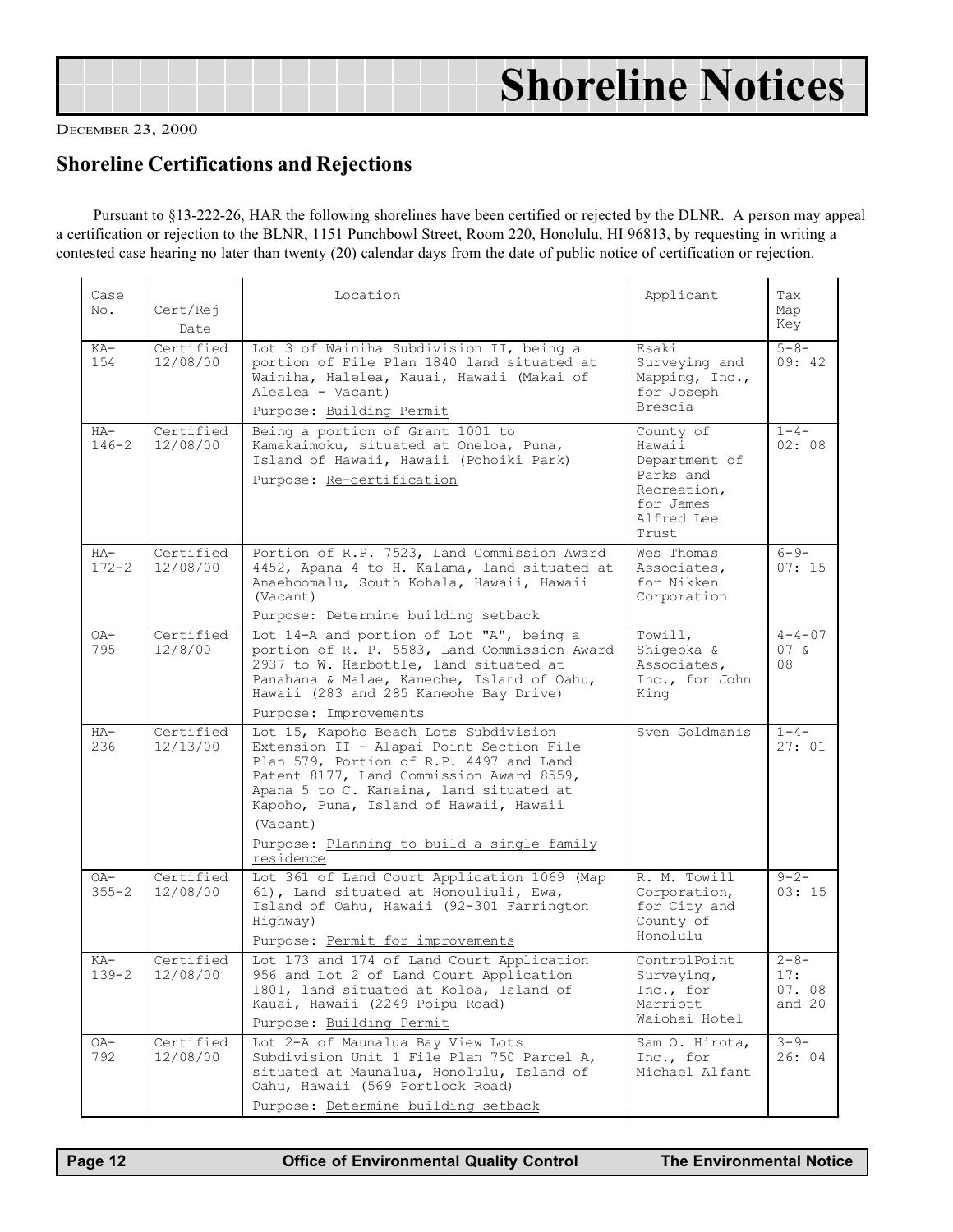## Shoreline Notices

#### DECEMBER 23, 2000

| Case<br>No.   | Cert/Rej<br>Date      | Location                                                                                                                                                                                                                | Applicant                                                                           | Tax<br>Map<br>Key                           |
|---------------|-----------------------|-------------------------------------------------------------------------------------------------------------------------------------------------------------------------------------------------------------------------|-------------------------------------------------------------------------------------|---------------------------------------------|
| $KA-$<br>153  | Certified<br>12/13/00 | (Map 1) of Land Court Consolidation<br>Tot.1<br>175 and Portion of Lot 5 (Map 7) Land Court<br>Application 937, situated at Kikiaola,<br>Waimea, Kauai, Hawaii (Kaumualii Highway)<br>Purpose: Improvements             | Towill,<br>Shiqeoka &<br>Associates,<br>Inc., for<br>Kikiaola Land<br>Co.           | $1 - 2 -$<br>06:03<br>$\delta$ 41           |
| $OA -$<br>793 | Certified<br>12/08/00 | Lots 32A and 32-B-1, Kahala Cliffs, situated<br>at Honolulu, Island of Oahu, Hawaii (4375<br>Royal Place)<br>Purpose: Improvements                                                                                      | Towill,<br>Shiqeoka &<br>Associates,<br>Inc., for<br>Nippon Housing<br>Loan Co. Ltd | $3 - 5 -$<br>02:05                          |
| $OA-$<br>231  | Certified<br>12/13/00 | Lot 7-A (Map 5) Land Court Application 772,<br>situated at Laie, Koolauloa, Island of Oahu,<br>Hawaii (55-311 Kamehameha Hwy)<br>Purpose: Conservation District Permit                                                  | Sam O. Hirota,<br>Inc., for Chip<br>Westly                                          | $5 - 5 -$<br>02:37                          |
| $MA-$<br>233  | Certified<br>12/08/00 | Lot 4-A of Pryor Subdivision, Lot B of<br>Lindberg Subdivision, R. P. 3526, Land<br>Commission Award 10157 to Moeloa situated at<br>Maulili, Kipahula, Hana, Island of Maui,<br>Hawaii<br>Purpose: Subdivision Approval | Valera, Inc.,<br>for Michael E.<br><b>Love</b>                                      | $1 - 6 -$<br>09:<br>003,<br>$004 \&$<br>022 |
| $MA-$<br>178  | Certified<br>12/08/00 | Lot 45 of the Waiohuli - Keokea Beach Lots<br>(Second Series), situated at Waiohuli-<br>Keokea, Kihei, Island of Maui, Hawaii (1710<br>Halama Street)<br>Purpose: Obtain County Building Permit                         | Akamai Land<br>Surveying,<br>Inc., for<br>Robert and<br>Nancy Dein                  | $3 - 9 -$<br>11:<br>005                     |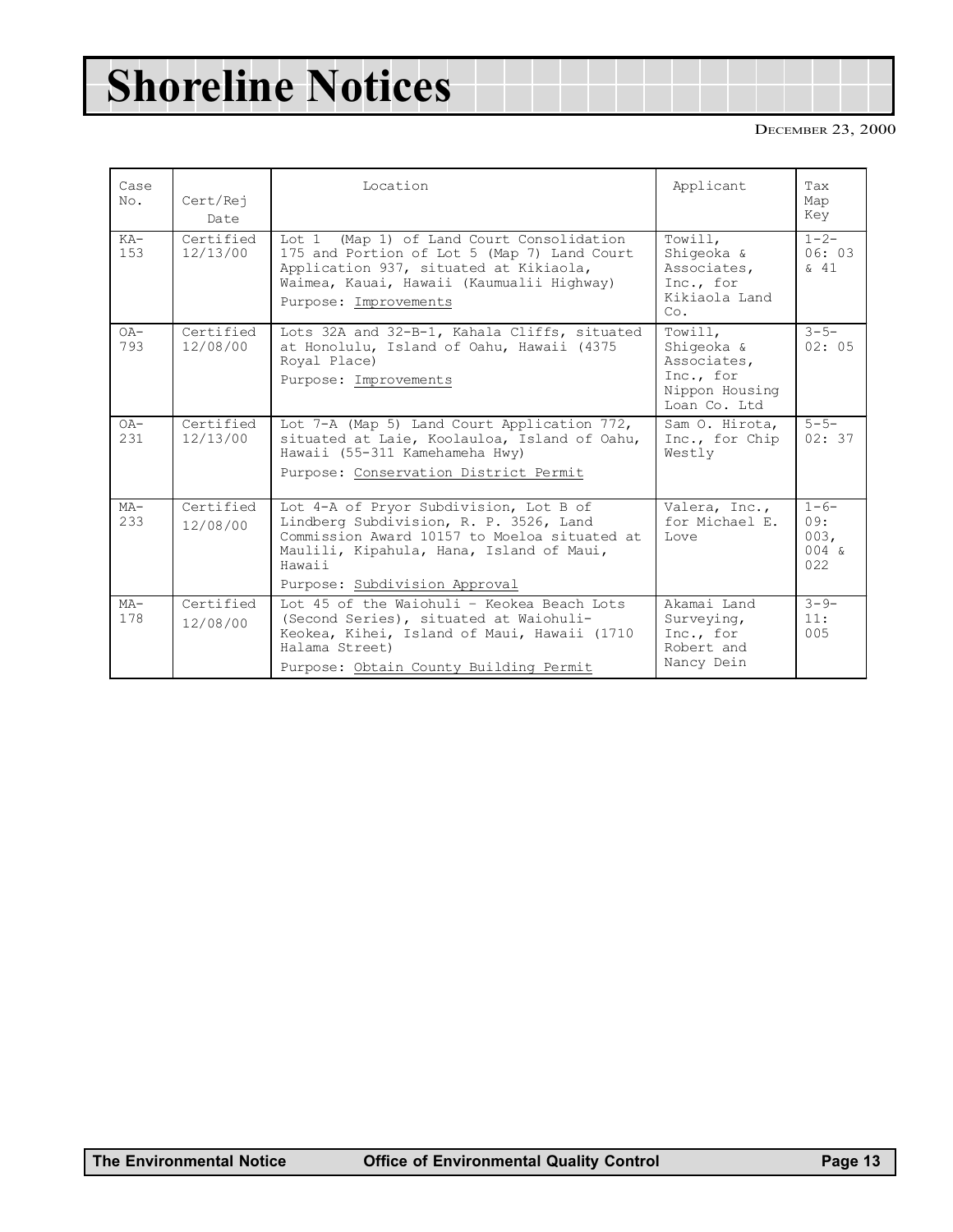## <span id="page-13-0"></span>Coastal Zone News

DECEMBER 23, 2000

#### Federal Consistency Reviews

The Hawai'i Coastal Zone Management (CZM) Program has received the following federal actions to review for consistency with the CZM objectives and policies in Chapter 205A, Hawai'i Revised Statutes. This public notice is being provided in accordance with section 306(d)(14) of the National Coastal Zone Management Act of 1972, as amended. For general information about CZM federal consistency please call John Nakagawa with the Hawai'i CZM Program at 587-2878. For specific information or questions about an action listed below please contact the CZM staff person identified for each action. Federally mandated deadlines require that comments be received by the date specified for each CZM consistency review and can be mailed to:

David W. Blane, Director Office of Planning Department of Business, Economic Development and Tourism P.O. Box 2359 Honolulu, Hawai'i 96804

Or, fax comments to the Hawaii CZM Program at 587- 2899.

#### (1) Construct a Storm Drain Outlet at Bishop Point, Pearl Harbor, O'ahu

|                             | Federal Action: Direct Federal Activity |  |  |
|-----------------------------|-----------------------------------------|--|--|
|                             | Federal Agency: Navy Region Hawai'i     |  |  |
| Federal Permitting Agencty: |                                         |  |  |
|                             | U.S. Army Corps of Engineers            |  |  |
|                             | Contact: Bill Lennan, 438-6986          |  |  |
| Location:                   | Bishop Point, Pearl Harbor              |  |  |
| <b>CZM</b> Contact:         | John Nakagawa, 587-2878                 |  |  |
| Proposed Action:            |                                         |  |  |

Construct a storm drainage system with a 15-inch outlet pipe that will protrude 2 feet over the water from a concrete bulkhead under a wharf. The drain outlet includes the installation of a slip-on tide flex check valve with no support structures required on the ocean side and no dredging or filling in the ocean. The navy has issued a CZM federal consistency negative determination stating that, "Coastal Zone Management Consistency Determinations are not applicable for actions of this type.

## Pollution Control Permits

#### Department of Health Permits

The following is a list of some pollution control permits currently being reviewed by the State Department of Health. For more information about any of the listed permits, please contact the appropriate branch or office of the Environmental Management Division at 919 Ala Moana Boulevard, Honolulu.

| <b>Branch</b><br>Permit Type                            | Applicant & Permit<br>Number                        | Project Location                                          | Pertinent<br>Date           | Proposed Use                                                                                                                                                            |
|---------------------------------------------------------|-----------------------------------------------------|-----------------------------------------------------------|-----------------------------|-------------------------------------------------------------------------------------------------------------------------------------------------------------------------|
| Clean Air Branch,<br>586-4200, Covered<br>Source Permit | West Hawaii<br>Concrete<br>CSP 0261-01-C            | Kamuela Quarry,<br>Hawaii                                 | Issued:<br>11/24/00         | 700 TPH Stone Quarrying &<br>Processing Plant                                                                                                                           |
| Clean Air Branch,<br>586-4200, Covered<br>Source Permit | Jas. W. Glover,<br>Ltd.<br>CSP 0257-01-C            | Kaumualii<br>Highway at<br>Halfway Bridge,<br>Puhi, Kauai | Comments<br>Due:<br>1/18/01 | 312 TPH Stationary Crushing and<br>Screening Plant with Diesel Engine<br>Generator and 660 TPH Portable<br>Crushing and Screening Plant with<br>Diesel Engine Generator |
| Clean Air Branch,<br>586-4200, Covered<br>Source Permit | Hawaiian Electric<br>Company, Inc.<br>CSP 0239-01-C | Waiau Generating<br>Station, Pearl<br>City, Oahu          | Comments<br>Due:<br>1/18/01 | $Six (6)$ Boilers and Two $(2)$<br>Combustion Turbines                                                                                                                  |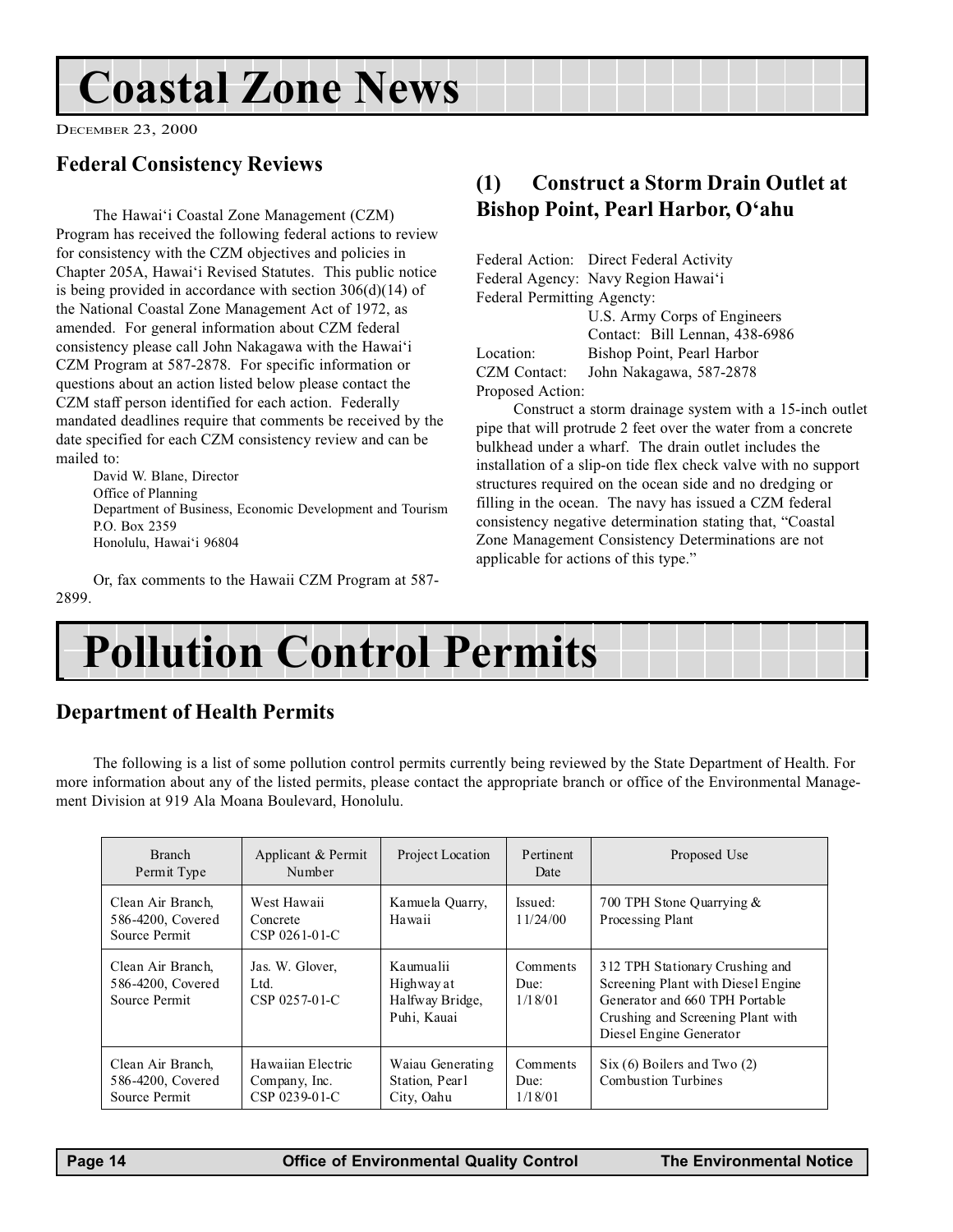## Pollution Control Permits

#### DECEMBER 23, 2000

| Branch &<br>Permit Type                                                          | Applicant & Permit Number                                                | <b>Project Location</b>                                                                        | Pertinent<br>Dates      | <b>Proposed Use</b>                                                                   |
|----------------------------------------------------------------------------------|--------------------------------------------------------------------------|------------------------------------------------------------------------------------------------|-------------------------|---------------------------------------------------------------------------------------|
| Safe Drinking Water<br>Branch,<br>586-4258,<br><b>UIC Permit</b>                 | Volcano Art Center<br>UH-2102                                            | Volcano Art Center, Niaulani, Ph-1<br>Old Volcano Road, Volcano Village,<br>Puna               | Comment by<br>1/17/2001 | Construction of 4 injection wells<br>for surface drainage.                            |
| Safe Drinking Water<br>Branch,<br>586-4258,<br>UIC Permit                        | Department of Public Works<br>County of Hawaii<br>UH-1399                | Banyan Sewage Pump Station<br>Banyan Drive, South Hilo                                         | n/a                     | Permit renewal of one injection<br>well for emergency sewage<br>overflow.             |
| Safe Drinking Water<br>Branch,<br>586-4258,<br><b>UIC Permit</b>                 | Department of Public Works<br>County of Hawaii<br>UH-1400                | Onekahakaha Sewage Pump Station<br>Apapane St., South Hilo                                     | n/a                     | Permit renewal of one injection<br>well for emergency sewage<br>overflow.             |
| Safe Drinking Water<br>Branch,<br>586-4258,<br><b>UIC Permit</b>                 | Department of Public Works<br>County of Hawaii<br>UH-1401                | Kolea Sewage Pump Station<br>Kalanianaole St., South Hilo                                      | n/a                     | Permit renewal of one injection<br>well for emergency sewage<br>overflow.             |
| Safe Drinking Water<br>Branch,<br>586-4258,<br><b>UIC Permit</b>                 | Department of Public Works<br>County of Hawaii<br>UH-1404                | Old Kona Airport Injection Well<br>Kuakini Hwy., Kailua-Kona                                   | n/a                     | Permit renewal of one injection<br>well for emergency reuse water<br>overflow.        |
| Safe Drinking Water State of Hawaii<br>Branch,<br>586-4258,<br><b>UIC Permit</b> | Housing and Community Dev.<br>Corp. of Hawaii<br>UH-1435                 | Kealakehe Low Rent Public Housing<br>74-991 Manawalea St., Kailua-Kona                         | n/a                     | Permit renewal of 17 injection<br>wells for sewage disposal.                          |
| Safe Drinking Water State of Hawaii<br>Branch,<br>586-4258<br><b>UIC Permit</b>  | Housing and Community Dev.<br>Corp. of Hawaii<br><b>UH-1706</b>          | Kaimalino Public Housing<br>74-5060 Kealakaa St., Kailua-Kona                                  | n/a                     | Permit renewal of 12 injection<br>wells for sewage disposal.                          |
| Safe Drinking Water<br>Branch,<br>586-4258,<br><b>UIC Permit</b>                 | Association of Apartment<br>Owners, UO-1247                              | Sunset Beach Vista<br>59-043 Huelo St., Haleiwa                                                | n/a                     | Permit modification of 2 injection<br>wells for change-of-operator.                   |
| Safe Drinking Water<br>Branch,<br>586-4258,<br><b>UIC Permit</b>                 | Airport Group International, Inc.<br>UO-1239                             | Hawaii Fueling Facilities Corporation,<br>Lot No. 3<br>50 Sand Island Access Rd.               | n/a                     | Abandonment of one injection<br>well for hydrotest water.                             |
| Safe Drinking<br>Water Branch,<br>586-4258,<br><b>UIC Permit</b>                 | Airport Group International, Inc.<br>UO-1238                             | Hawaii Fueling Facilities Corporation,<br>Satellite Plant No. 1<br>3201 Aolele Place, Honolulu | n/a                     | Permit renewal of one injection<br>well for industrial wastewater.                    |
| Safe Drinking Water<br>Branch,<br>586-4258,<br><b>UIC Permit</b>                 | Airport Group International, Inc.<br>UO-1238                             | Hawaii Fueling Facilities Corporation,<br>Satellite Plant No. 1<br>3201 Aolele Place, Honolulu | n/a                     | Permit modification of 1 injection<br>well for groundwater remediation<br>wastewater. |
| Safe Drinking Water<br>Branch,<br>586-4258,<br><b>UIC Permit</b>                 | Department of Public Works<br>County of Kauai<br>UK-1212                 | Eleele Wastewater Treatment Plant<br>4440 Waialo Road, Eleele, Koloa                           | n/a                     | Permit renewal of 4 injection<br>wells for sewage disposal.                           |
| Safe Drinking Water<br>Branch,<br>586-4258,<br>UIC Permit                        | Marriott Ownership Resorts,<br>Inc., a Delaware Corporation;<br>UK-2103  | Marriott's Waiohai Beach Club<br>Poipu Beach, Koloa                                            | n/a                     | Construction of 24 injection wells<br>for surface drainage.                           |
| Safe Drinking Water<br>Branch,<br>586-4258,<br><b>UIC Permit</b>                 | Marriott Ownership Resorts,<br>Inc., a Delaware Corporation;<br>UK-2103E | Marriott's Waiohai Beach Club<br>Poipu Beach, Koloa                                            | n/a                     | Registration of one injection well<br>for surface drainage.                           |

The Environmental Notice **Office of Environmental Quality Control** Page 15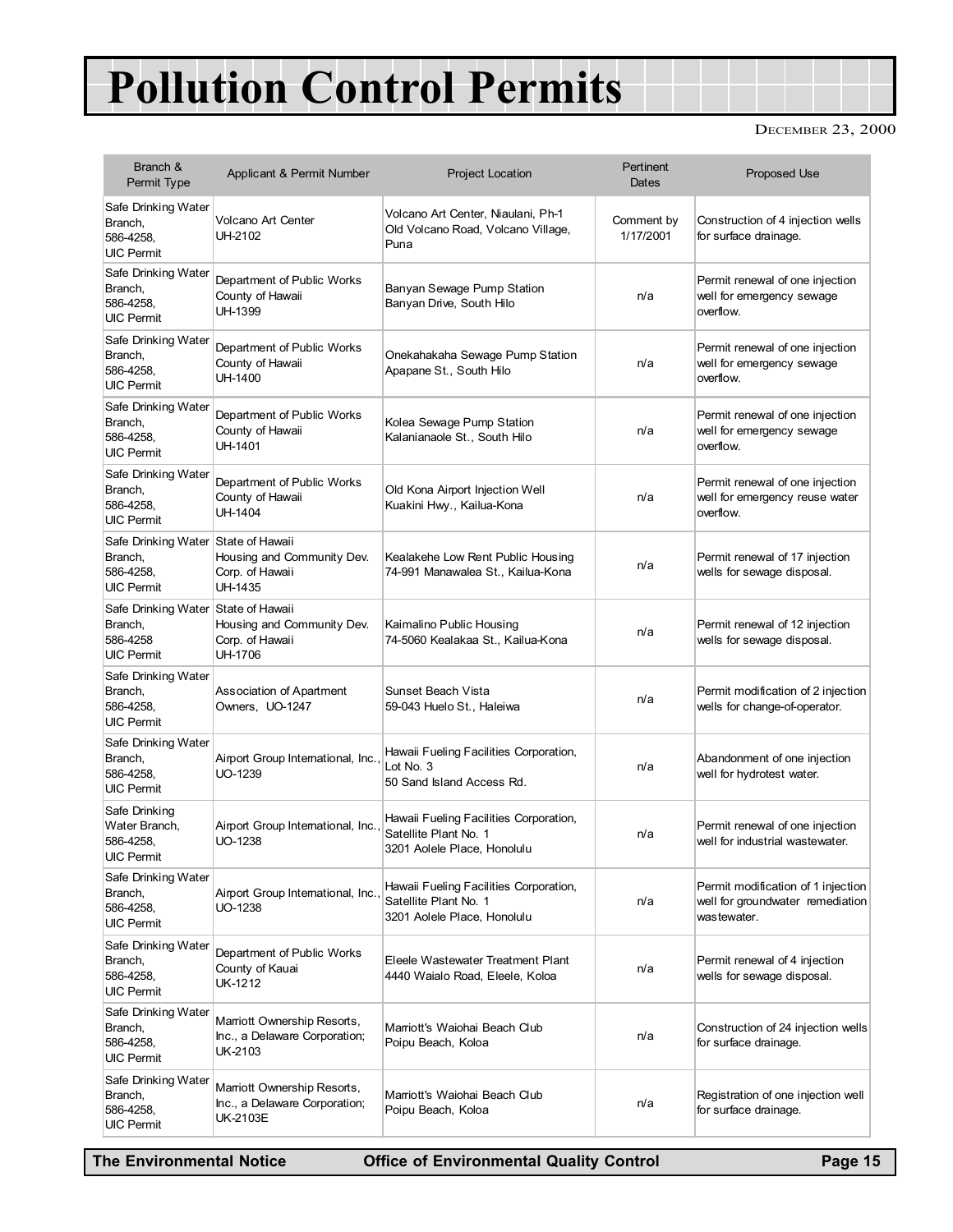### <span id="page-15-0"></span>Federal Notices

DECEMBER 23, 2000

#### Public Hearings on Permanent Coral Reserve in Northwestern Hawaiian Islands

President Clinton signed an Executive Order on December 4, 2000, establishing the Northwestern Hawaiian Islands Coral Reef Ecosystem Reserve pursuant to the National Marine Sanctuaries Amendments Act of 2000 (Act), and setting forth specific conservation measures that restrict activities throughout the Reserve and created Reserve Preservation Areas around various islands and banks within the Reserve where consumptive or extractive uses are prohibited except as otherwise specified in the Executive Order. Under the Act, closure areas may become permanent after adequate public review and comment. The President is seeking public comments on: making the Reserve Preservation Areas permanent; and on conservation measures for the Reserve. Comments postmarked no later than JANUARY 8, 2000, may be mailed to Mr. Roger Griffis, NOAA, Office of Policy and Strategic Planning, Room 6117,  $14<sup>th</sup>$  & Constitution Avenue NW, Washington, D.C. 20230-001 or sent by electronic mail to hawaiicomments@noaa.gov or submitted electronically via the Internet at the website hawaiireef.noaa.gov (see 65 F.R. 77222, December 8, 2000).

#### Call for Applicants to the Coral Reef Ecosystem Reserve Council

The National Marine Sanctuary Program is seeking applicants for the following seats on the Northwestern Hawaiian Islands Coral Reef Ecosystem Reserve Council: three native Hawaiian representatives, including one kupuna with experience or knowledge regarding native Hawaiian subsistence, cultural, religious or other activities in the Northwestern Hawaiian islands; three representatives from the non-Federal science community with experience specific to the Northwestern Hawaiian Islands; three representatives from non-governmental wildlife/marine life, environmental and/or conservation organizations; one representative from the commercial fishing industry; one representative from the recreational fishing industry; one representative from the ocean-related tourism industry; one representative from the non-Federal community with experience in marine conservation education and outreach; and, one citizen at-large representative. Get application kits from Elizabeth Moore, National Marine Sanctuary System, 1305 East West Highway, N/ORM6, Room 11642, Silver Spring, Maryland 20910 or online at http://hawaiireef.noaa.gov. Completed applications must be postmarked NO LATER THAN DECEMBER 29, 2000, and sent to the same address above (see 65 F.R. 77227, December 8, 2000).

#### Critical Habitat Proposed for the Islands of Maui and Kaho'olawe

The U.S. Fish and Wildlife Service (FWS) is proposing critical habitat designations for a total of 50 species in 52 units on Maui and 4 units on Kaho'olawe on a total of 33,614 acres. A complete listing of the plant taxa and areas affected can be found in the Federal Register notice cited below. All requests for a public hearing on this matter must be received by FWS by FEBRUARY 1, 2001. All comments on the proposal must be received by FWS by FEBRUARY 16, 2001. Send comments and public hearing requests to: Field Supervisor, U.S. Fish and Wildlife Service, Pacific Islands Office, 300 Ala Moana Boulevard, P.O. Box 50088, Honolulu, Hawai'i 96850-0001. You may send comments by electronic mail to: mandk\_crithab\_pr@fws.gov. Call Paul Henson at (808) 541-3441 for more information (see 65 F.R. 79192, December 18, 2000).

#### Revised Final Rule for Historic **Preservation**

The Advisory Council on Historic Preservation, in response to litigation, has issued its final rule on the protection of historic properties which modifies the process by which Federal agencies consider their effects of their undertakings on historic properties and provide the Council with a reasonable opportunity to comment with regard to such undertakings. The final rule is effective JANUARY 11, 2001. If you have questions about the rule, please call Frances Gilmore or Paulette Washington at (202) 606-8508, or send electronic mail to  $\text{reg@achp.gov}$ . When calling or sending electronic mail, please state your name, affiliation and the nature of your question (see 65 F.R. 77698, December 12, 2000).

#### Experimental Use Permit for Transgenic Plant-Pesticide (Genetically-modified Corn).

The U.S. Environmental Protection Agency (EPA) announced the receipt of application 524-EUP-OU from Monsanto Company, 700 Chesterfield Parkway North, St. Louis, Missouri 63198, requesting an experimental usepermit (EUP) for the plant-pesticide Cry2Ab protein and the genetic material necessary for its production in corn (Vector ZMBK28L).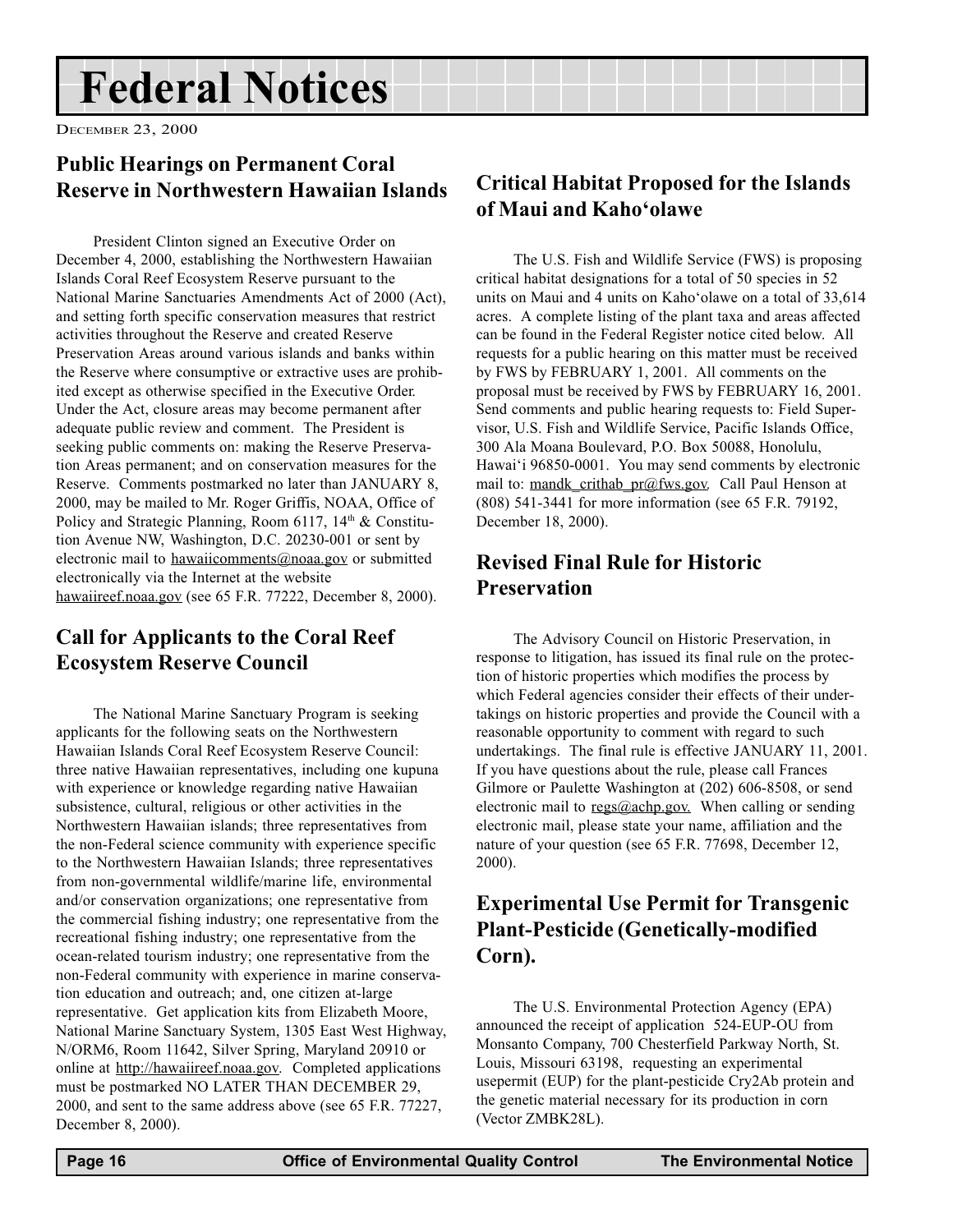## <span id="page-16-0"></span>Federal Notices

The program proposes genetically contained non-fooduse testing from October 15, 2000 to November 15, 2001 on a total of 11,394 acres in the States of Alabama, Arkansas, California, Colorado, Florida, Georgia, Hawai'i, Iowa, Illinois, Indiana, Kansas, Kentucky, Louisiana, Maryland, Michigan, Minnesota, Missouri, Mississippi, North Carolina, North Dakota, Nebraska, New Mexico, New York, Ohio, Oklahoma, Pennsylvania, South Carolina, South Dakota, Tennessee, Texas, Virginia, Wisconsin, and the Commonwealth of Puerto Rico. Experimental trials are to (1) breeding and observation nursery, (2) agronomic and efficacy trials, and (3) seed increase for further regulatory testing. EPA has determined that the application may be of regional and national significance. Therefore, in accordance with 40 CFR 172.11(a), the Agency is soliciting comments on this application. Comments, identified by docket control number OPP-50874, must be received on or before JANAURY 19, 2001. Send your comments to Public Information and Records

Integrity Branch (PIRIB), Information Resources and Services Division (7502C), Office of Pesticide Programs (OPP), Environmental Protection Agency, 1200 Pennsylvania Ave., NW., Washington, DC 20460. To ensure proper receipt by EPA is is imperative that you identify docket control number OPP-50874 in the subject line on the first page of your response For further details, call/write to Mike Mendelsohn, Biopesticides and Pollution Prevention Division (7511C), Office of Pesticide Programs, Environmental Protection Agency, 1200 Pennsylvania Ave., NW, Washington, DC 20460; telephone number: (703) 308-8715; e-mail address: mendelsohn.mike@ epa.gov (see 65 F.R. 79853, December 20, 2000).

### He Mau Maka O Ka 'Aina



#### Kayaks at Ka'awaloa Landing, Kealakekua Bay

This photograph shows kayaks at Ka'awaloa, Kealakekua Bay, in South Kona. The bay has been the focus of a myriad of recreational activities, such as snorkeling, scuba diving and kayaking and picnicking on shore. Increased usage of the landing area, coupled with the lack of sanitary facilities increase the likelihood of adverse cumulative water quality impacts to the bay. The proposed Keopuka development is north of this site. Photograph by OEQC, November, 2000.

Note: In this section, OEQC brings to you scenes of our land.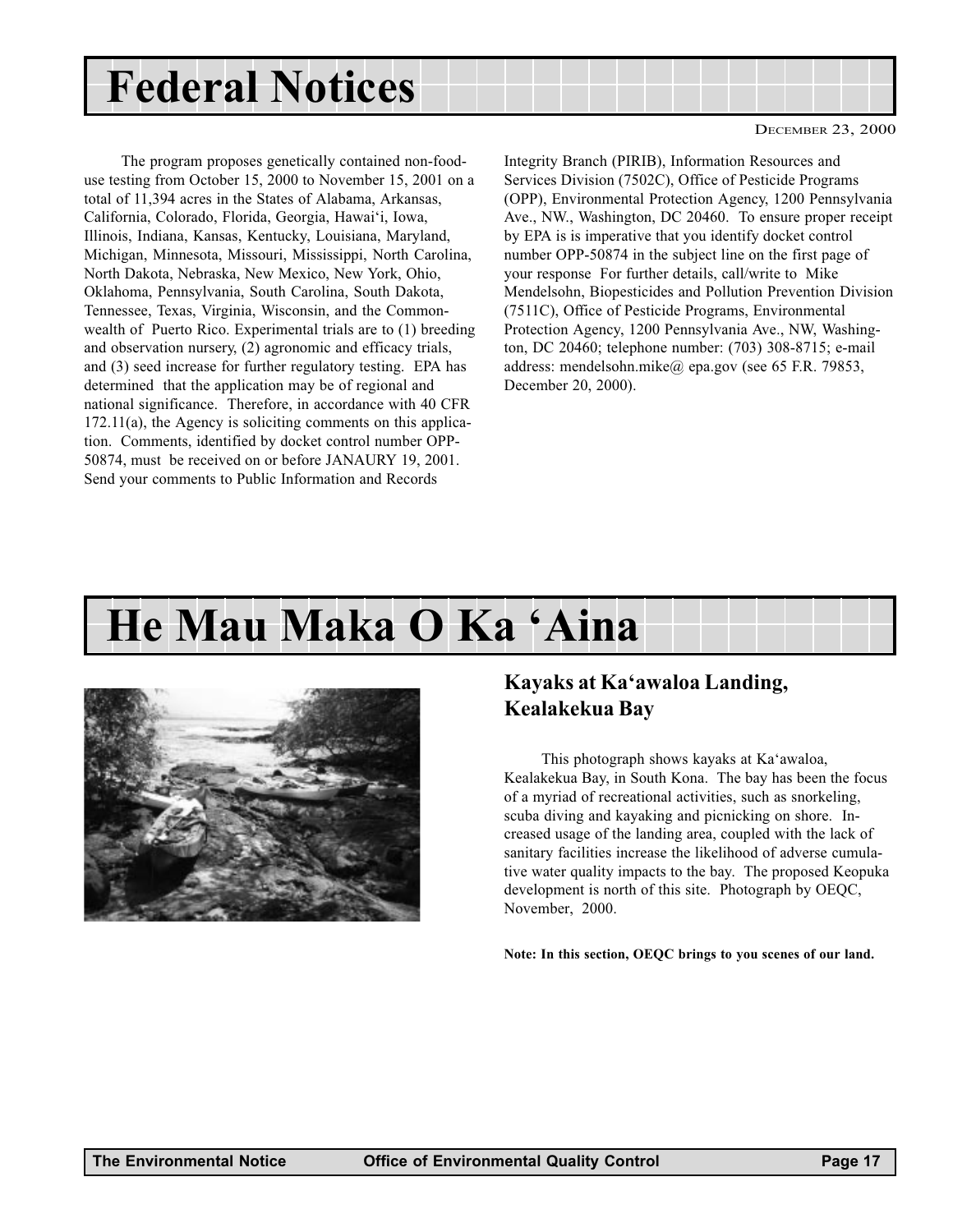## UH Exemption List

DECEMBER 23, 2000

NOTE: [Proposed deletions are bracketed] and proposed new text is underlined

#### COMPREHENSIVE EXEMPTION LIST for the UNIVERSITY OF HAWAI'I

November 16, 2000

Pursuant to [EIS Regulation 1:33] Section 11-200-8(a) Hawaii Administrative Rules, the following types of action[, where they fall within the given classes of action,] shall generally be declared exempt by the University of Hawai'i from requirements [regarding preparation of an environmental assessment, negative declaration, or EIS:]to prepare an environmental assessment.

Exemption Class #1: Operation, repair or maintenance of existing structures, facilities, equipment or topographical features, involving negligible or no expansion or change of use beyond that previously existing.

1. Operation, repair or maintenance of:

Existing buildings used for offices, classrooms, laboratories, laboratory animals, aquaria, libraries, theaters, student and faculty housing, food service, stores or storage on lands owned, leased or rented by the University

b. Workshops and warehouses

c. Swimming pools, [and] gymnasiums, arenas, playfields and playcourts. Playfields to include football, baseball, softball, soccer fields, track and field, and golf short course and putting green. Playcourts to include tennis, basketball, volleyball, badminton and handball.

Auto repair shops and fuel storage and pumps not requiring Department of Health permit

e. Automotive equipment

f. Air [conditioners] conditioning and ventilating systems

- g. Refrigerators and freezers
- h. Heaters, boilers, and stoves
- i. Antennas, towers, and poles
- j. Communication systems

k. Electrical, plumbing, and storm drainage systems

l. Sewer pipelines, aeration[,] ponds[,] and tanks, and cesspools

Roads, walkways, parking lots, [fences,] bike paths, and vehicular ramps [and playcourts]

n. Furnaces and kilns

o. Compactors and incinerators

p. Pens, cages, ponds/pools, tanks, and greenhouses

q. Piers, catwalks, floating docks and boat landings

- r. Walls, seawalls, and fences
- s. Elevators, pedestrian ramps and stairways
- t. Seats, bleachers, and booths
- u. Campus signs and scoreboards

Artwork and historic structures including but not limited to sculptures, frescoes, Varney Circle and Founders Gate.

w. Scientific equipment used for research, instructional, and experimental functions, including but not limited to lasers, x-rays, spectroscopes, oscilloscopes, analyzers, distillers, computers, electron microscopes and diathermic apparatus

2. Painting and re-roofing of existing buildings

3. Campus landscaping and maintenance

4. Use of EPA and State Department of Agriculture approved pesticides and herbicides under the supervision of certified applicators for spot treatments within specified areas on land owned, leased, or rented by the University, except on Mauna Kea, Haleakala, or other sensitive areas.

**Exemption Class #2:** Replacement or reconstruction of existing structures and facilities where the new structure will be located generally on the same site and will have substantially the same purpose, capacity, density, height and dimensions as the structure replaced.

1. Replacement or reconstruction of:

Existing buildings used for offices, classrooms, laboratories, or storage on lands owned, leased, or rented by the University, except those that may be aesthetically, historically, or culturally significant

| b.          | Hazardous waste material storage areas                       |
|-------------|--------------------------------------------------------------|
| c.          | Flammable fluid storage facilities or                        |
| structures  |                                                              |
| d.          | Cold storage                                                 |
| e.          | Pumps and storage for fuel oils, not                         |
|             | requiring Department of Health permit                        |
| f.          | Workshops and tool sheds                                     |
| g.          | Tents and temporary sheds                                    |
| h.          | Pens, cages, ponds/pools, tanks, and                         |
| greenhouses |                                                              |
| i.          | Piers, catwalks, floating docks and boat                     |
| landings    |                                                              |
|             | Walls and fences, including seawalls at                      |
|             | Coconut Island but excluding all other water front installa- |
| tions       |                                                              |
| k.          | Sewer pipelines, aeration ponds/tanks, and                   |
| cesspools   |                                                              |
|             |                                                              |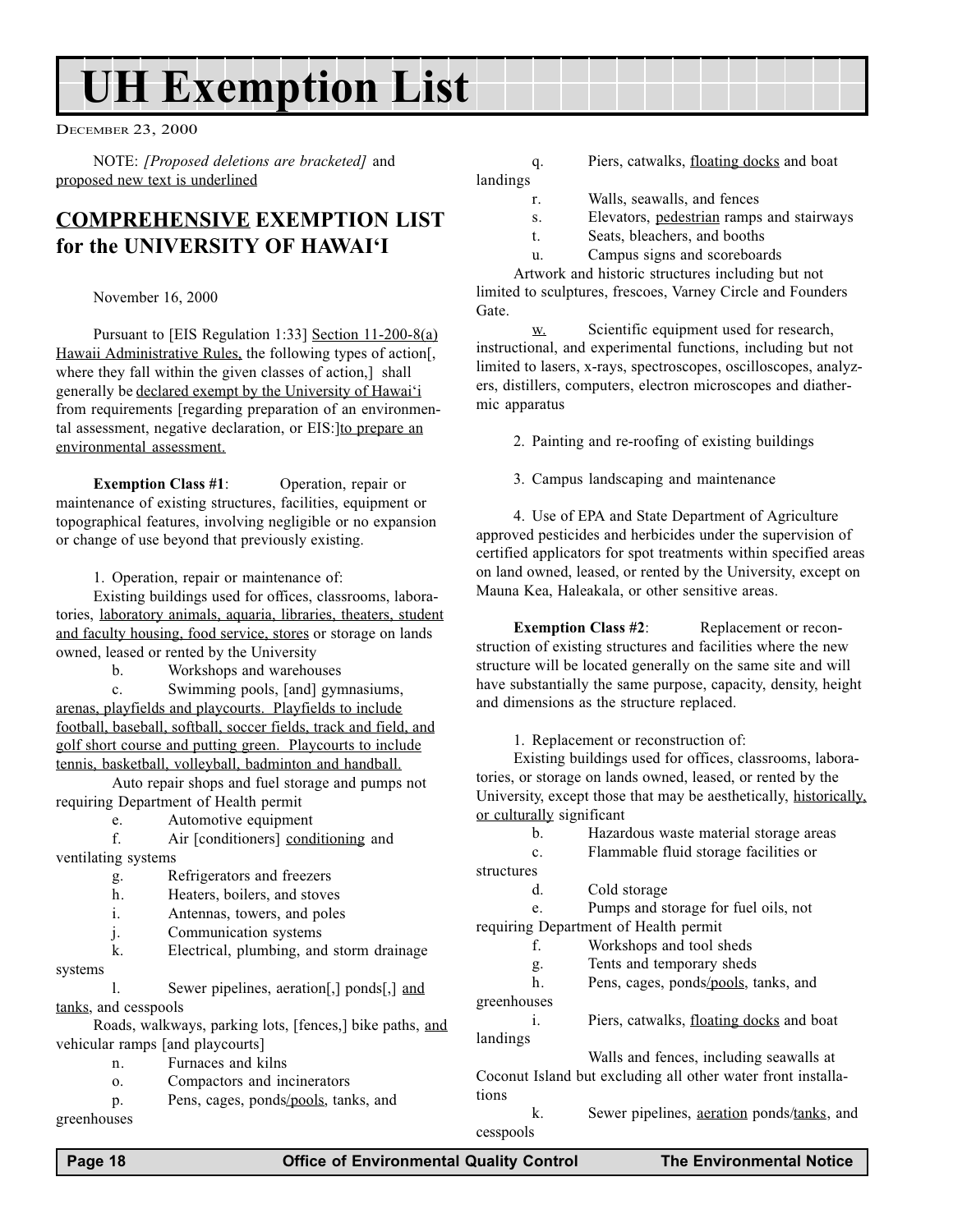### UH Exemption List

l. Electrical, plumbing, communications and drainage systems

m. Air [conditioners] conditioning and ventilating systems

- n. Antennas, towers, and poles
- o. Elevators, pedestrian ramps, and stairs
- p. Athletic courts and fields
- q. Parking lots, walkways, roads, and bike
- paths
- r. Compactors and incinerators
- s. Campus [signs<u>] signage</u>

Exemption Class #3: Construction and location of single, new, small facilities or structures and the alteration and modification of same and installation of new, small, equipment and facilities and the alteration and modification of same including but not limited to: (a) single family residences less than 3,500 square feet not in conjunction with the building of two (2) or more such units; (b) multi-unit structures designed for not more than four (4) dwelling units if not in conjunction with the building of two (2) or more such structures; (c) stores, offices and restaurants designed for total occupant load of twenty (20) persons or less per structure, if not in conjunction with the building of two (2) or more such structures; (d) water, sewage, electrical, gas, telephone, and other essential public utility services extensions to serve such structures or facilities; and (e) accessory or appurtenant structures including garages, carports, patios, swimming pools, and fences; and acquisition of utility easements.

- 1. Construction or alteration of:
	- a. Storage sheds
	- b. Workshops
	- c. Greenhouses and shadehouses
	- d. Booths and tents

2. Air conditioning and ventilating systems: Window units not to exceed recommended size for the room or 32,000 BTU, whichever is smaller. All normal maintenance and operations to be permitted.

3. Incinerators to be used only for the disposal of pathological materials, some of which may be contaminated by radionuclides. Capacity of incinerators to be not more than 175 lbs./hr. of animal or contaminated wastes. Incineration of radionuclides to comply with license issued by U. S. Nuclear Regulatory Commission. License specifies limits of emissions and ash content of radionuclides. Complete record is kept by UH Environmental Health and Safety Office on all receipts, transfers, uses and disposal of radioactive materials.

4. Antenna System: Receiving-only type of antennas, 6 feet diameter or less dish antennas or 20 feet or less vertical antennas.

Exemption Class #4: Minor alterations in the condition of land, water, or vegetation.

- 1. Grubbing and mowing of landscaped and lawn areas
- 2. Planting of trees, other plants, and sod
- 3. Pruning of trees and shrubs

4. Cultivation, tillage, ridging, and land leveling preparations for agricultural purposes

5. Use of EPA and State Department of Agriculture approved pesticides and herbicides under the supervision of certified applicators for spot or test plot applications within specified areas.

6. Stockpiling of up to 500 cubic yards of soil material.

Exemption Class #5: Basic data collection, research, experimental management, and resources evaluation activities which do not result in a serious or major disturbance to an environmental resource.

1. Gathering of soil, air, water, plant, animal, fish, mineral and other specimens for research, experimental, or instructional purposes. This item does not apply to: the gathering of threatened or endangered plant, animal or fish species; the importation of plant, animal or fish species; actions that detrimentally affect air or water quality and ambient noise level.

- 2. Historic, geographic, or demographic surveys
- 3. Topographic, land use, soils, and drainage surveys
- 4. Flora and fauna surveys
- 5. Environmental impact research

6. Horticultural, silvicultural and floracultural experiments within confined sites

7. Experimental and research projects with native flora and fauna, including within the Conservation District with the consent of DLNR and the respective county agencies, where applicable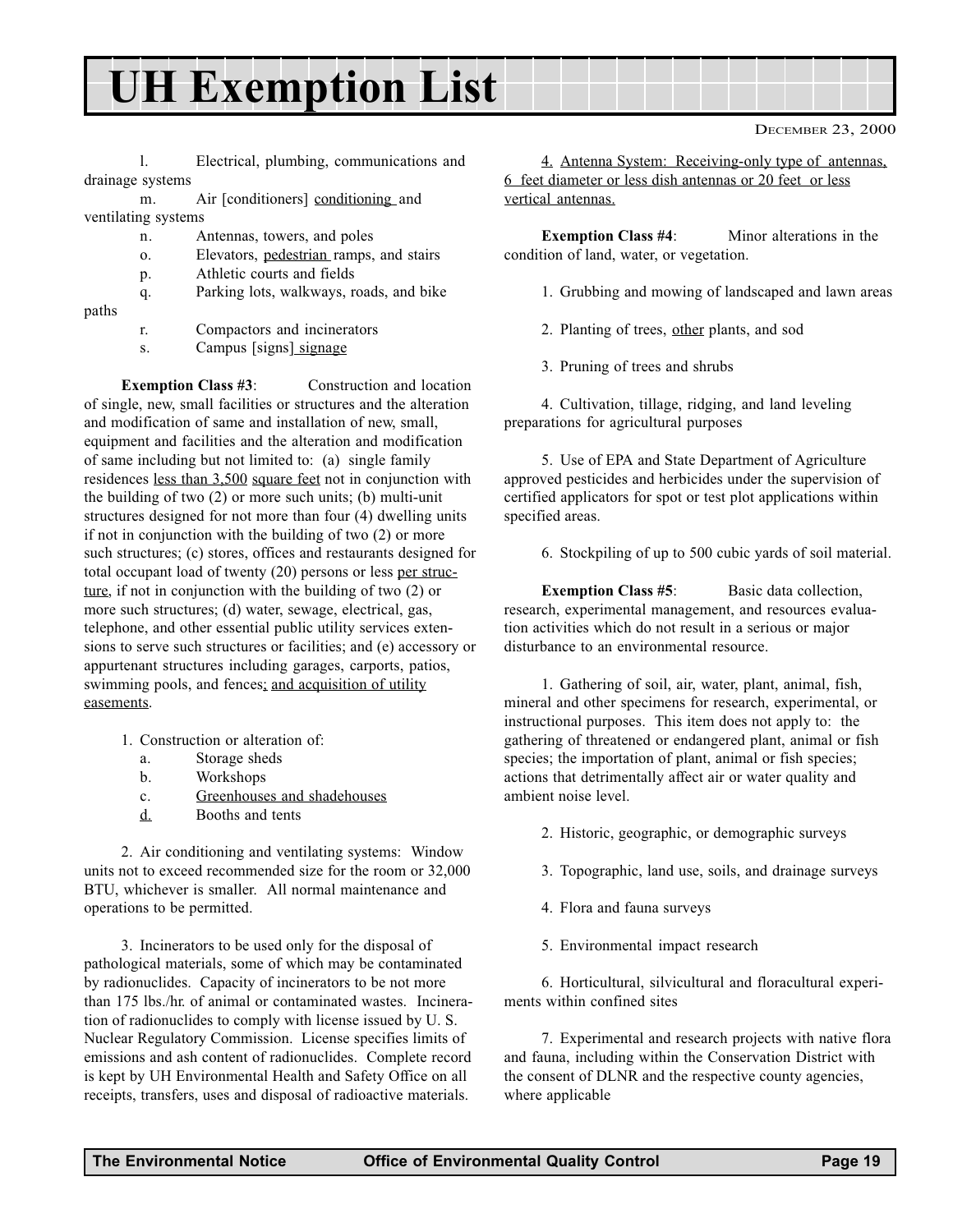## UH Exemption List

DECEMBER 23, 2000

8. Archaeological surveys supervised by a qualified archaeologist

9. Storage of flammable and combustible liquid to comply with OSHA regulations and not to exceed 5,500 gallons in approved storage facilities; floor area not to exceed 700 square feet. Storeroom to be equipped with automatic fire protection and 2-hour firewall.

10. Storage of radioactive materials. Storage to comply with U. S. Nuclear Regulatory Commission license issued to the University of Hawai'i. A complete record is kept of all radioactive material received.

**Exemption Class #[7] 6:** Construction or placement of minor structures accessory to existing facilities

- 1. Construction or placement of:
	- a. Ticket booths, tents, platforms, and toilets
	- b. Pens, sheds, cages, tanks, and ponds
	- c. Scoreboard, signs and flag poles
	- d. Sculptures and statues

e. Standby generators, panel boards, and switchboards

f. Utilities and trash enclosures

g. Water pumps and pipes, except [in] at Mauna Kea, Haleakala, or other sensitive areas

- h. Lights to all walkways, roads, and exits
- i. Furnishings

2. Structures not to exceed 500 square feet floor area, one story and including all normal and usual types of electrical and plumbing systems.

3. Air conditioners and ventilating equipment: maximum capacity not to exceed 32,000 BTU.

4. Within the building footprint and envelope (building perimeter and height) construction of additional building floor area limited to no more than 10% of the existing building floor area.

Exemption Class #[8] 7: Interior alterations involving such things as partitions, plumbing, and electrical conveyances.

1. Construction, repair, or removal of interior partitions

2. Modifications to interior plumbing, electrical, communication, and ventilating systems

3. Repairs or modifications to transformers, transmitters, panel boards and switchboards

- 4. Modifications to floors, ceilings, and roofs
- 5. Painting
- 6. Masonry and concrete work

**Exemption Class #[9] 8:** Demolition of structures not functional or economical to remodel and maintain, except those located on any historic site as designated in the National Register or Hawai'i Register as provided for in the National Historic Preservation Act of 1966, Public Law 89- 665, 16 U.S.C. Section 470, as amended, or Chapter 6E, Hawai'i Revised Statutes.

Exemption Class # [10] 9: Zoning variances for storage of flammable and combustible materials except [: use, density, height, parking requirements and] shoreline setback variances.

Exemption Class #10: Continuing administrative activities including, but not limited to purchase of supplies and personnel-related actions.

1. Purchase of supplies, services, and equipment for instruction, research, public service, and support functions of existing operations.

2. Performance of research, instruction, public service, and support functions in existing facilities.

3. Procurement and use of utility services, motor vehicles and maintenance equipment.

4. Receipt and storage of supplies and equipment.

5. Actions necessary to comply with Occupational Safety and Health Act and Title IX requirements.

[As stipulated by EIS Regulation 1:33b, all exemptions under this list are inapplicable when the cumulative impact of planned successive actions of the same type, in the same place, over time, is significant, or when an action that is normally insignificant in its impact on the environment may be significant in a particularly sensitive environment.]

Note: As stipulated by Section 11-200-8(a) HAR, if an exempt action is proposed in a particularly sensitive environment or if successive exempt actions could have a cumulative significant impact, the exempt status of the action would be invalid. Environmentally sensitive areas include flood plains, wetlands, beaches, and coastal areas, erosionprone areas, geologically hazardous land, critical habitat and estuaries.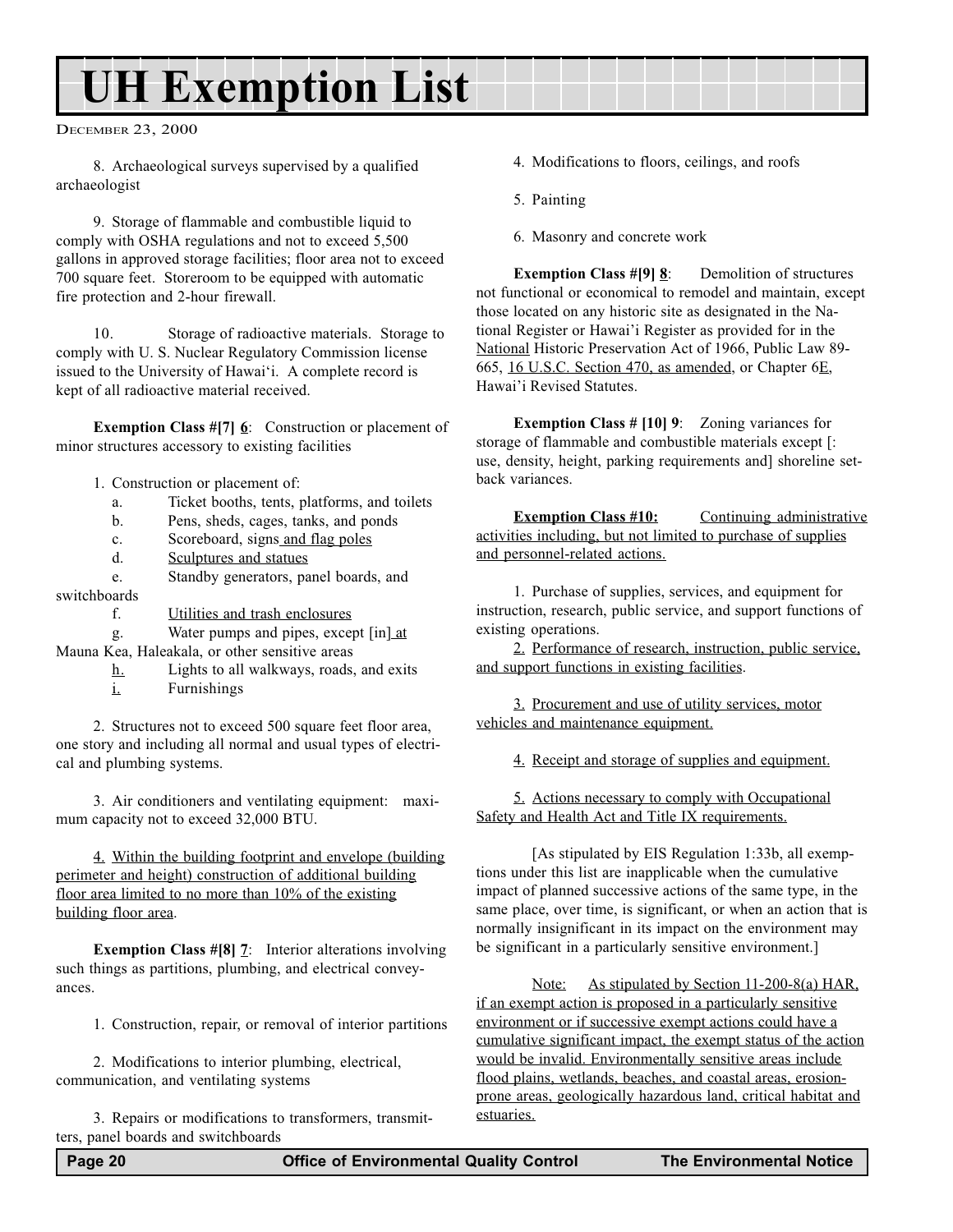------------------------------------------------

OFFICE OF ENVIRONMENTAL QUALITY CONTROL

235 South Beretania Street, #702

------------------------------------------------

Honolulu, Hawaii 96813